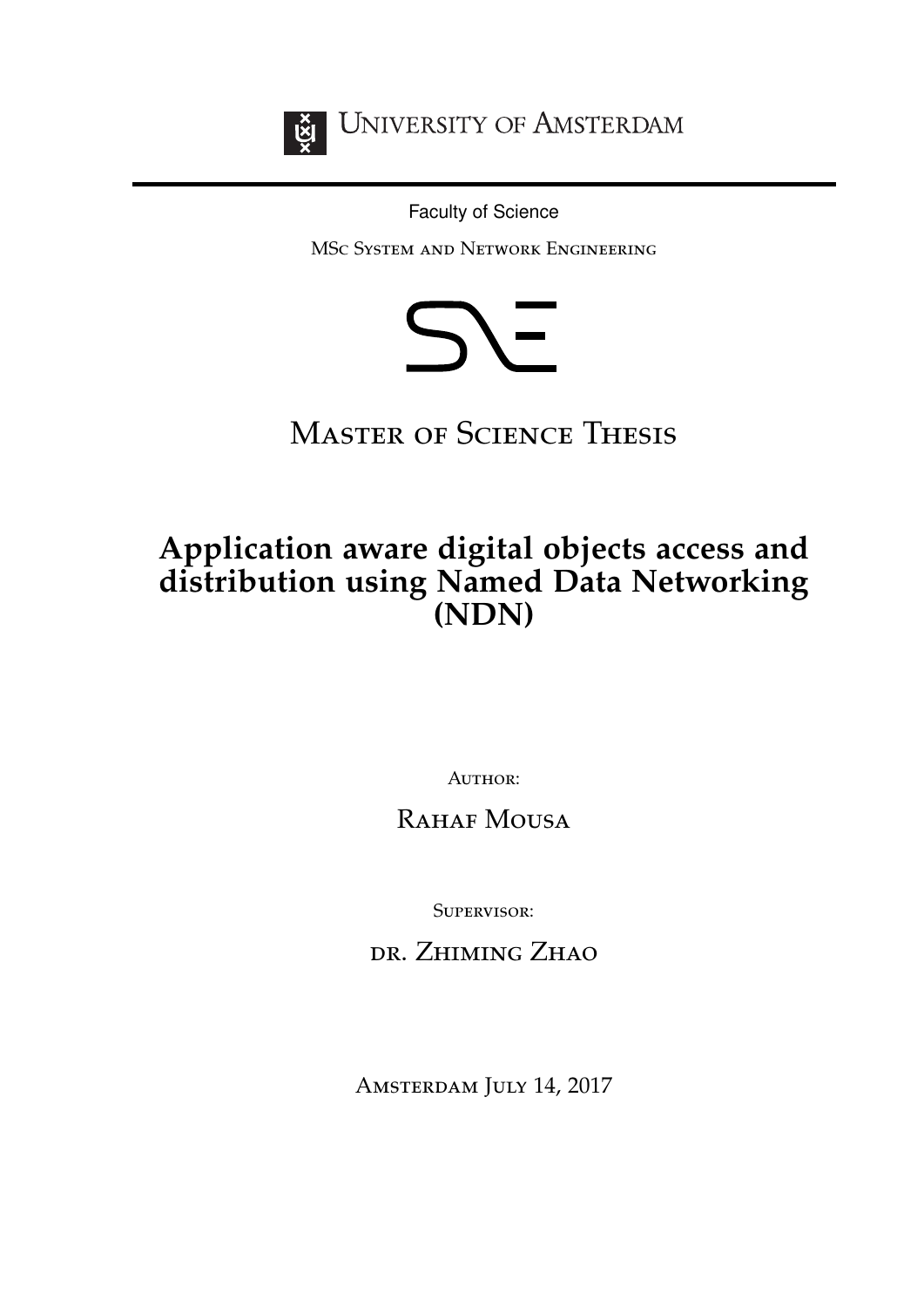### **Acknowledgements**

To my thesis supervisor dr. Zhiming Zhao for his efforts guiding me in this challenging journey.

To my husband and family for their love and support.

To my colleagues who were always there to help.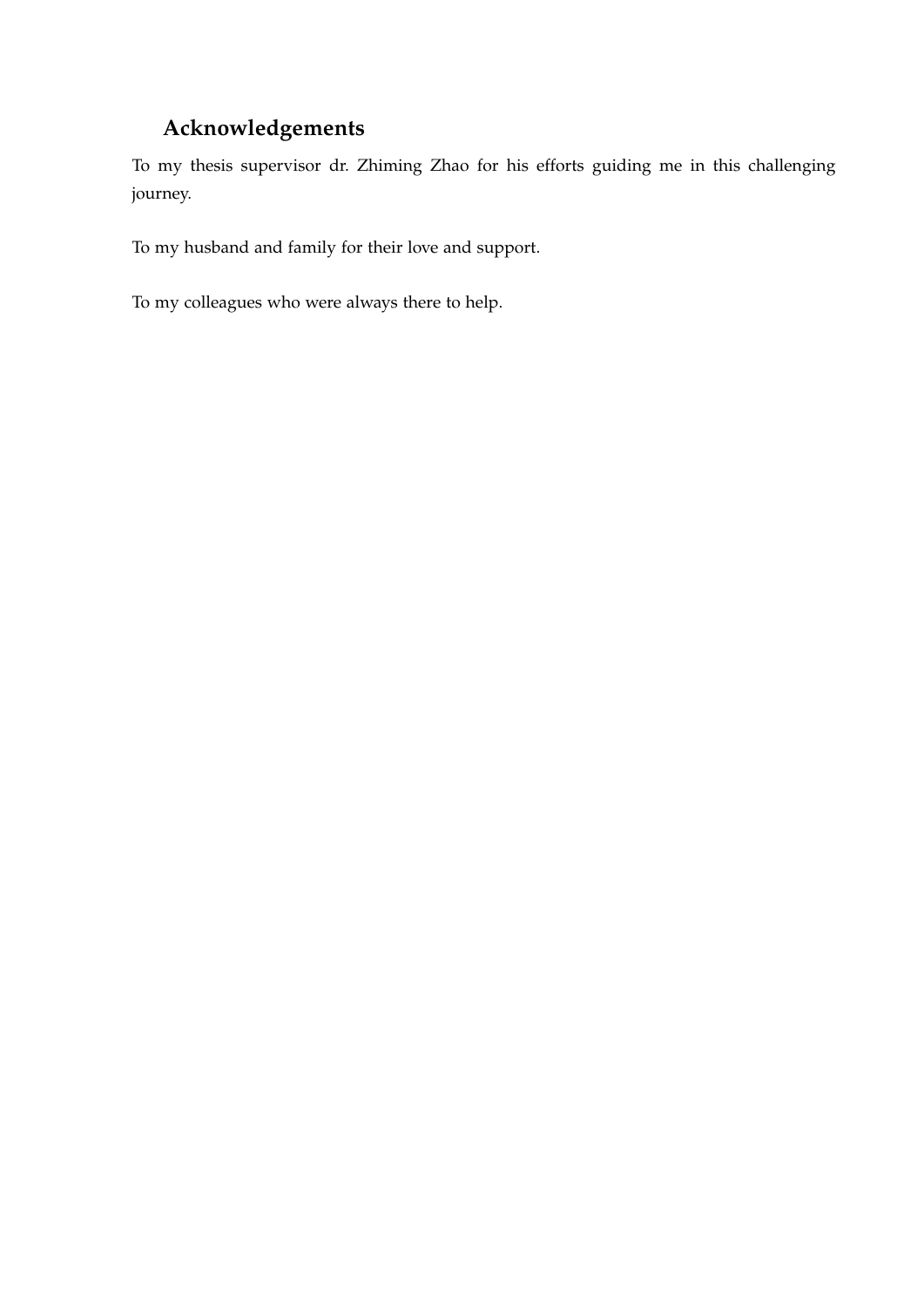### **Abstract**

*In big data infrastructures, [Persistent Identifiers \(PIDs\)](#page-5-0) are widely used to identify digital content and research data. A typical example of [PIDs](#page-5-0) is the [Digital Object Identifier \(DOI\).](#page-5-1) In a data centric application (such as a scientific workflow) it is often required to fetch different data objects from multiple locations. When reproducing a workflow published by community, data objects involved in the workflow often have [PIDs.](#page-5-0) In this project we investigated how to optimize the fetching and sharing of DOI identified objects with Information centric networking paradigm such as Named Data Networking (NDN). In order to achieve that goal, first we presented an approach for integrating [PIDs](#page-5-0) with [Named Data Networking \(NDN\)](#page-5-2) networks. [NDN](#page-5-2) identifies digital objects with their names and route them also based on their names. In addition, we proposed an approach for optimizing the [NDN](#page-5-2) network's performance using application level knowledge, such as the size, number, and order of the requested objects. We investigated the effect of ordering a group of objects in ascending or descending order according to their sizes before requesting them one by one. The results showed that the order of the requests can dramatically influence performance of fetching objects from [NDN](#page-5-2) networks.*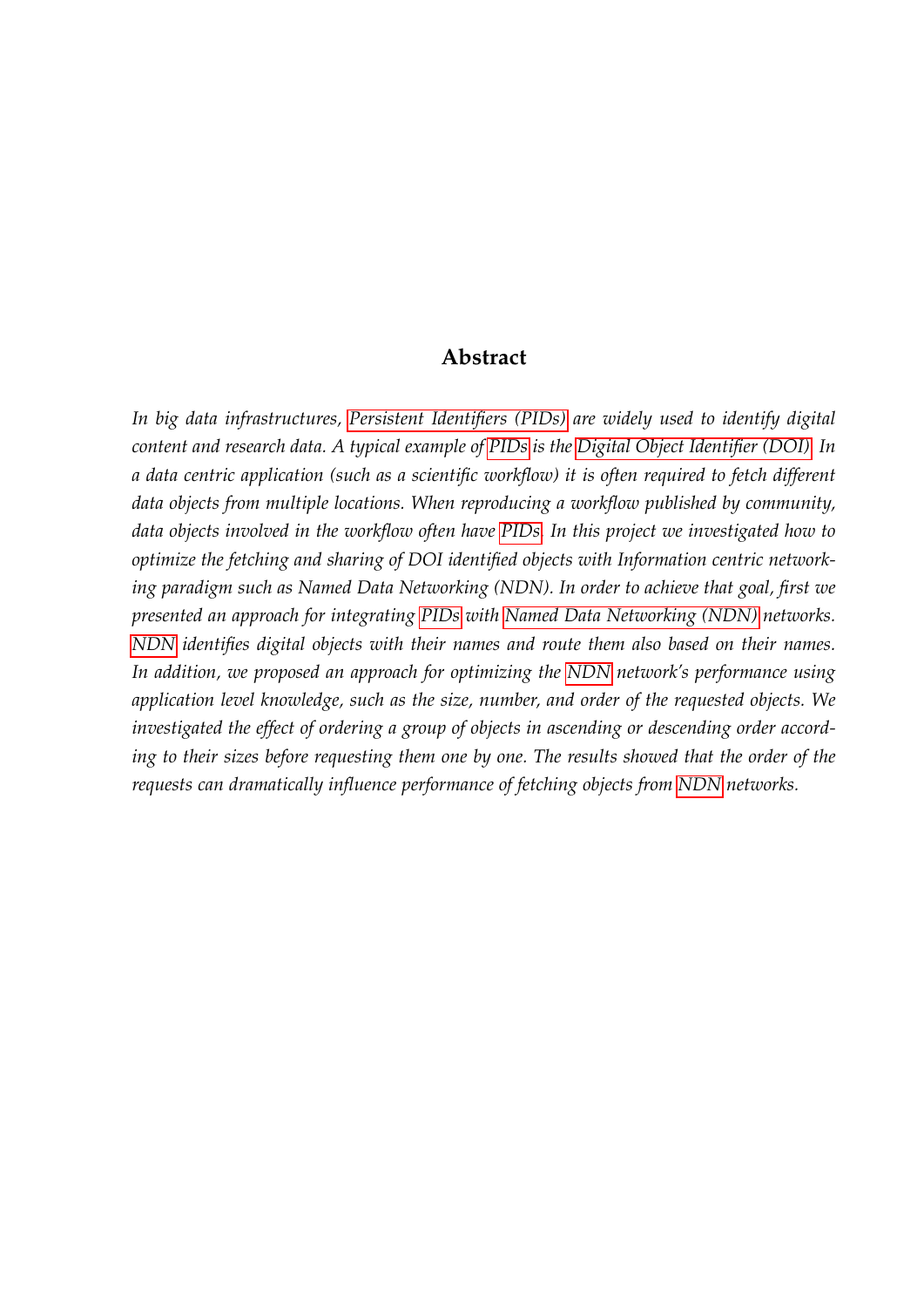# Contents

|    |      |        | $\overline{2}$ |  |  |  |  |  |  |
|----|------|--------|----------------|--|--|--|--|--|--|
|    |      |        |                |  |  |  |  |  |  |
|    |      |        | $\overline{4}$ |  |  |  |  |  |  |
|    |      |        | 6              |  |  |  |  |  |  |
|    |      |        | 8              |  |  |  |  |  |  |
|    | 3.1. |        | 8              |  |  |  |  |  |  |
|    |      |        | 9              |  |  |  |  |  |  |
|    | 3.2. |        | 9              |  |  |  |  |  |  |
|    | 3.3. |        | 9              |  |  |  |  |  |  |
|    |      |        |                |  |  |  |  |  |  |
|    |      | 3.3.2. |                |  |  |  |  |  |  |
|    |      |        |                |  |  |  |  |  |  |
|    |      |        |                |  |  |  |  |  |  |
|    |      |        |                |  |  |  |  |  |  |
|    | 4.1. |        |                |  |  |  |  |  |  |
|    | 4.2. |        |                |  |  |  |  |  |  |
|    | 4.3. |        |                |  |  |  |  |  |  |
|    |      |        |                |  |  |  |  |  |  |
|    | 5.1. |        |                |  |  |  |  |  |  |
|    | 5.2. |        |                |  |  |  |  |  |  |
|    | 5.3. |        |                |  |  |  |  |  |  |
|    |      |        |                |  |  |  |  |  |  |
| 7. |      |        |                |  |  |  |  |  |  |
|    |      |        |                |  |  |  |  |  |  |
|    |      |        |                |  |  |  |  |  |  |
|    |      |        |                |  |  |  |  |  |  |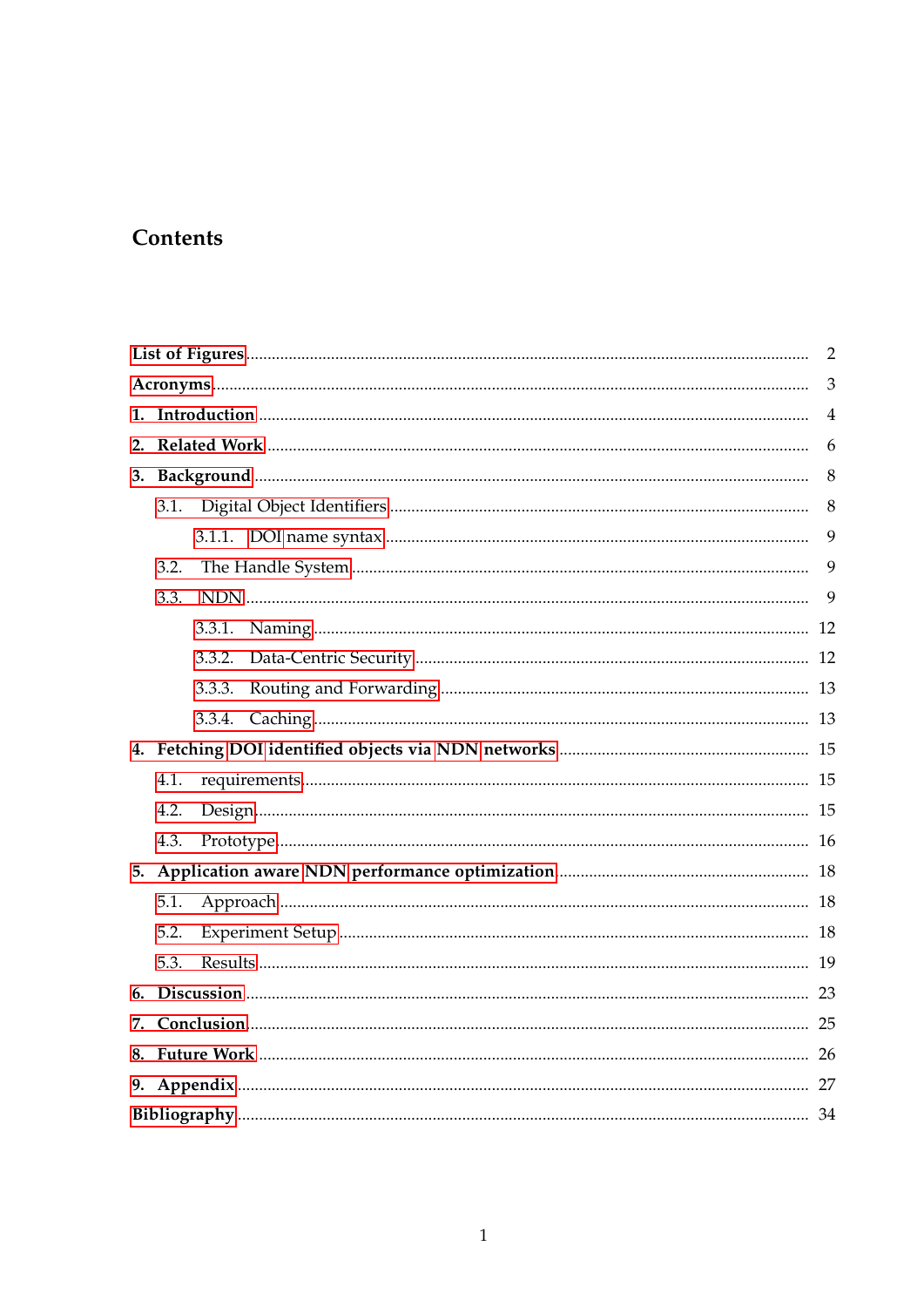# <span id="page-4-1"></span>**List of Figures**

<span id="page-4-0"></span>

| 3.1 |                                                                                    |    |
|-----|------------------------------------------------------------------------------------|----|
| 3.2 |                                                                                    | 10 |
| 3.3 | Interest and Content lookup and forwarding process in the NDN router               | 11 |
| 4.1 |                                                                                    | 16 |
| 4.2 |                                                                                    |    |
| 5.1 |                                                                                    |    |
| 5.2 | Window Size vs. Cache Hit Ratio with random object ordering 20                     |    |
| 5.3 | Barchart presenting the cache hit ratio of the different cache replacement strate- |    |
|     | gies when applying the different object ordering methods 20                        |    |
| 5.4 | Window size vs. cache hit ratio for Random Replacement (RR) cache replace-         |    |
|     |                                                                                    |    |
| 5.5 | Window size vs. cache hit ratio for Least Frequently Used (LFU) cache replace-     |    |
|     |                                                                                    |    |
| 9.1 | Window size vs. cache hit ratio for First In First Out (FIFO) cache replacement    |    |
|     |                                                                                    |    |
| 9.2 | Window size vs. cache hit ratio for Least Recently Used (LRU) cache replace-       |    |
|     |                                                                                    |    |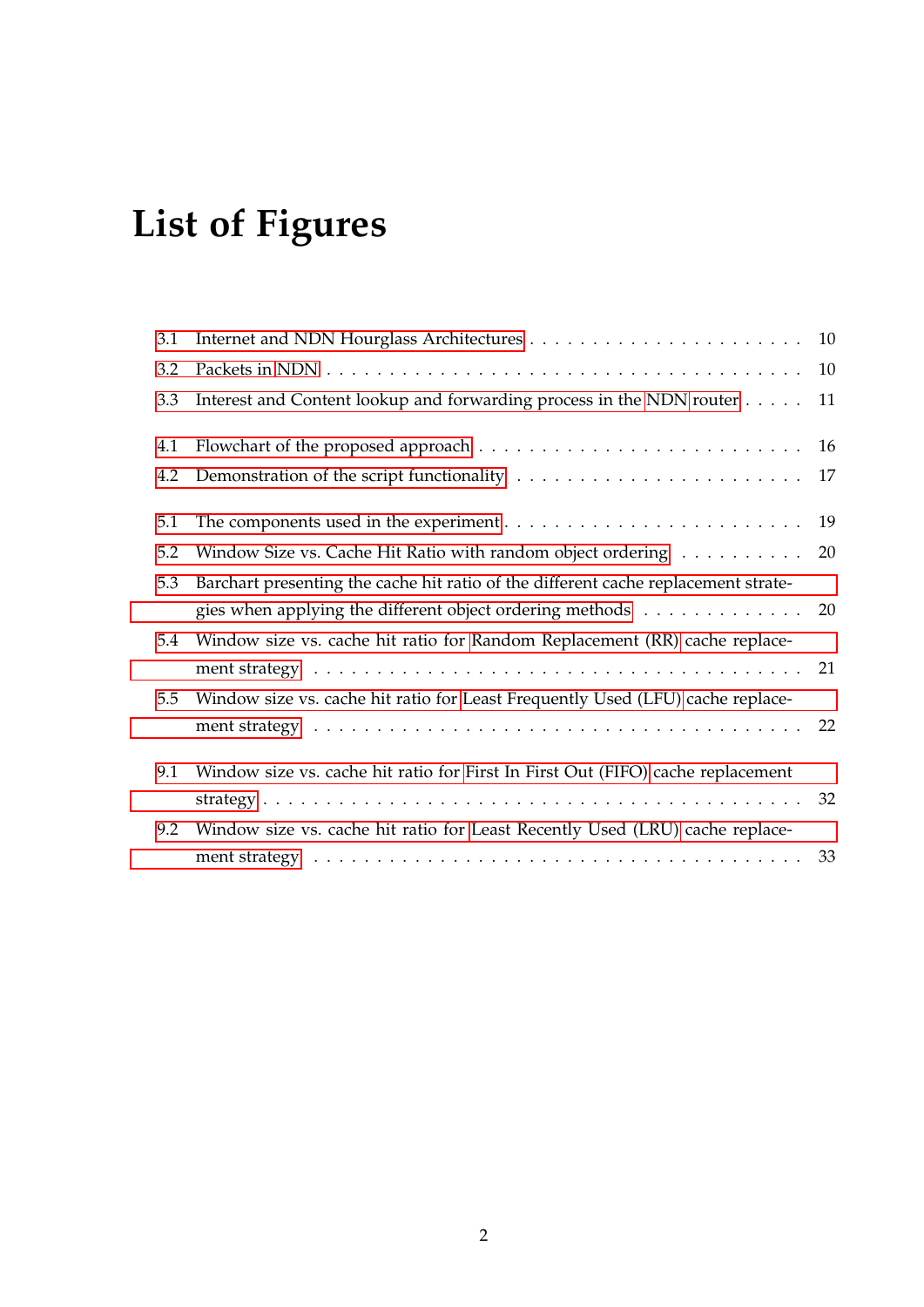### <span id="page-5-3"></span>**Acronyms**

- <span id="page-5-9"></span>**CCN** Content Centric Networking [4,](#page-6-1) [6](#page-8-1)
- <span id="page-5-10"></span>**CS** Content Store [10,](#page-12-2) [11,](#page-13-1) [13,](#page-15-2) [14](#page-16-0)
- <span id="page-5-1"></span>**DOI** Digital Object Identifier [1,](#page-0-0) [4](#page-6-1)[–6,](#page-8-1) [8,](#page-10-2) [9,](#page-11-3) [15](#page-17-3)[–18,](#page-20-3) [23,](#page-25-1) [25,](#page-27-1) [26](#page-28-1)
- <span id="page-5-13"></span>**DS** Decision Strategy [13](#page-15-2)
- <span id="page-5-12"></span>**FIB** Forwarding Information Base [10,](#page-12-2) [13](#page-15-2)
- <span id="page-5-6"></span>**FIFO** First In First Out [2,](#page-4-1) [19–](#page-21-2)[21,](#page-23-1) [25,](#page-27-1) [30,](#page-32-0) [32](#page-34-1)
- <span id="page-5-8"></span>**ICN** Information Centric Networking [4,](#page-6-1) [6](#page-8-1)
- <span id="page-5-5"></span>**LFU** Least Frequently Used [2,](#page-4-1) [19–](#page-21-2)[23,](#page-25-1) [31](#page-33-0)
- <span id="page-5-7"></span>**LRU** Least Recently Used [2,](#page-4-1) [19–](#page-21-2)[21,](#page-23-1) [25,](#page-27-1) [31,](#page-33-0) [33](#page-35-1)
- <span id="page-5-2"></span>**NDN** Named Data Networking [1,](#page-0-0) [2,](#page-4-1) [4](#page-6-1)[–15,](#page-17-3) [17](#page-19-1)[–19,](#page-21-2) [23–](#page-25-1)[26](#page-28-1)
- <span id="page-5-0"></span>**PID** Persistent Identifier [1,](#page-0-0) [4,](#page-6-1) [15](#page-17-3)
- <span id="page-5-11"></span>**PIT** Pending Interest Table [10,](#page-12-2) [11,](#page-13-1) [13](#page-15-2)
- <span id="page-5-4"></span>**RR** Random Replacement [2,](#page-4-1) [19–](#page-21-2)[21,](#page-23-1) [25,](#page-27-1) [32](#page-34-1)
- <span id="page-5-14"></span>**RS** Replacement Strategy [13,](#page-15-2) [14](#page-16-0)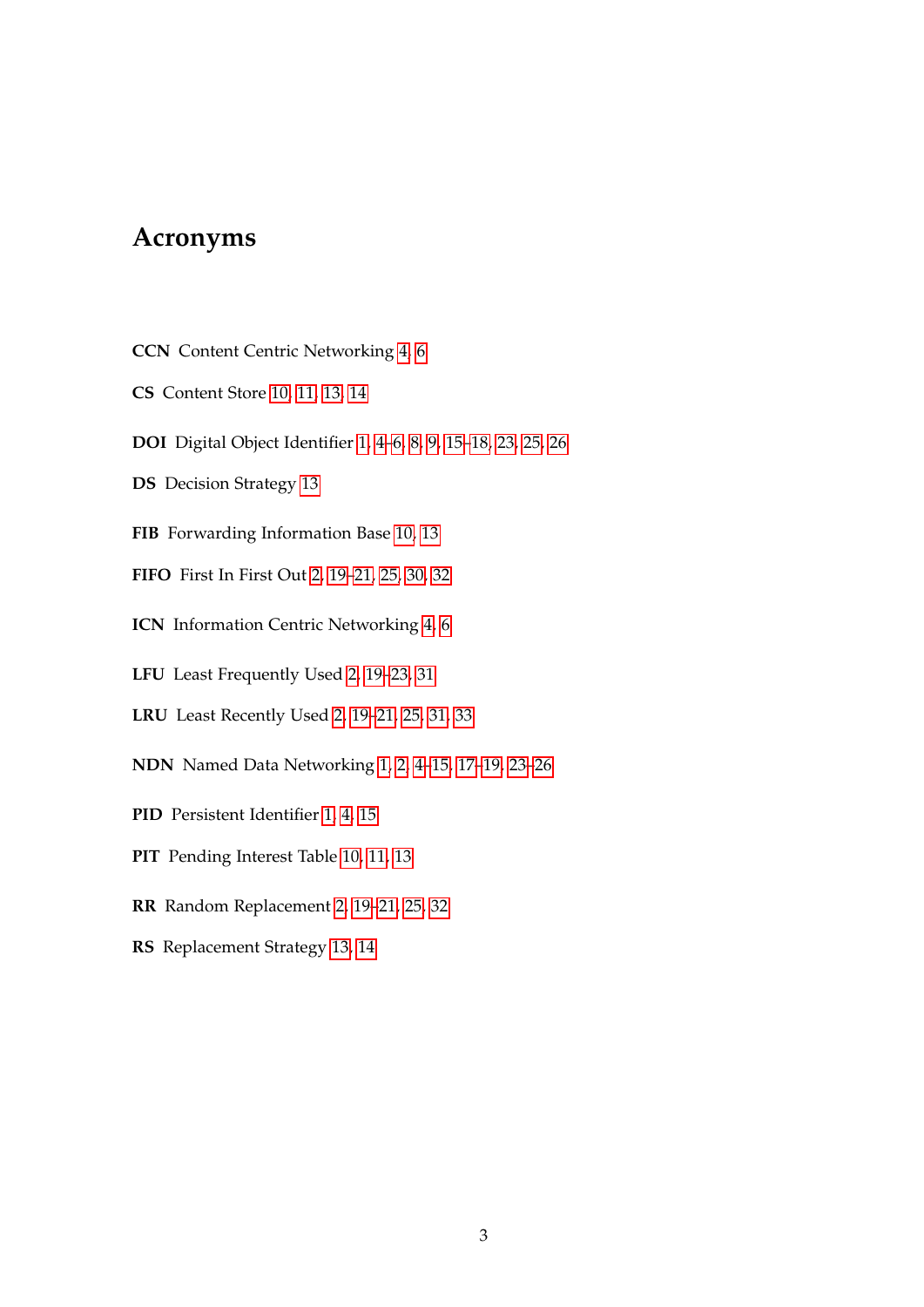# <span id="page-6-1"></span><span id="page-6-0"></span>**1. Introduction**

In big data infrastructures (such as the research infrastructures in ENVRIplus  $^1$  $^1$ ), research data objects often have a [PID](#page-5-0) and can be directly retrieved using its [PID.](#page-5-0) A [PID](#page-5-0) is an enduring reference to a document, file, web page, or other object[\[1\]](#page-36-1). An advantage of using [PIDs](#page-5-0) is providing a persistent way of retrieving objects, even when their location changes. A typical [PID](#page-5-0) is the [DOI,](#page-5-1) with the [DOI](#page-5-1) of an object you can request the Handle System[\[2\]](#page-36-2) for the metadata of that object which contain the location (url) where the object is currently available.

A data centric application (such as a scientific workflow) often requires fetching different data objects from multiple locations. An example of that is when a researcher wants to reproduce the results of a scientific paper. In this case he/she would need to retrieve the cited references mentioned in the scientific paper, together with the data involved in the experiments. Optimizing the access of multiple data objects in such cases is crucial for the system's performance. The problem that the current big data infrastructures face, is that its demand for distributing large content and sharing data among large communities does not fit easily in the Internet architecture as it is today. Looking at the way the Internet was first implemented, we see that it was for creating point-to-point communications between two ends, while a big data infrastructure is a content distribution infrastructure.

A suitable solution for big data infrastructure can be [Information Centric Networking](#page-5-8) [\(ICN\).](#page-5-8) ["ICN](#page-5-8) is an approach to evolve the Internet infrastructure away from a host-centric paradigm based on perpetual connectivity and the end-to-end principle, to a network architecture in which the focal point is "named information""[\[3\]](#page-36-3). In this project, we will investigate how to use [ICN](#page-5-8) approach to enhance the distribution of digital objects. We will specifically focus on [NDN](#page-5-2) [\[4\]](#page-36-4), the successor of the original [Content Centric Networking \(CCN\)](#page-5-9) [\[5\]](#page-36-5). The main idea behind [NDN](#page-5-2) is identifying digital objects with persistent identifiers that is independent of its location, unlike with IP where data is identified with its location. Digital objects are routed in [NDN](#page-5-2) based on its identifier. While the current Internet secures the data container (i.e., the communication channel), [NDN](#page-5-2) assures securing the contents, that dissociates trust in data from trust in hosts. It also enables several radically salable communication mechanisms such as automatic caching to optimize bandwidth[\[6\]](#page-36-6). The [NDN](#page-5-2) project was funded by the National Science Foundation (NSF) in September 2010 as one of the four projects under NSF's Future Internet Architecture Program[\[6\]](#page-36-6). [NDN](#page-5-2) have gained a lot of attention in the research

<span id="page-6-2"></span><sup>1</sup>http://www.envriplus.eu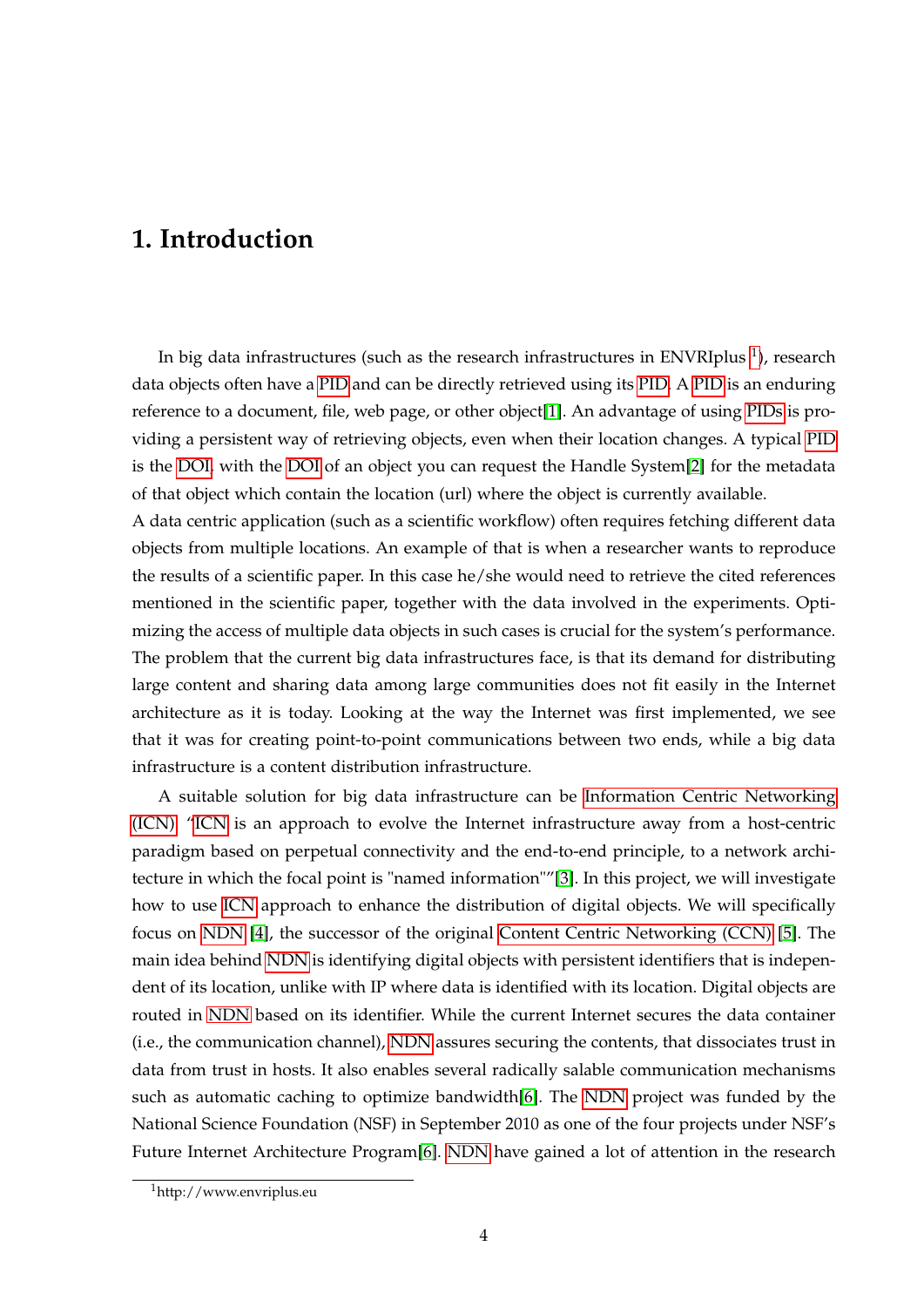community with around four hundred papers about it. We propose [NDN](#page-5-2) as a solution for big data infrastructures for several reasons, such as that security is built in data itself by signing each piece of data together with its name. Additionally, [NDN](#page-5-2) provides in-network caching, meaning that objects are cached in the network level (in the routers). Such in-network caching can decrease the amount of traffic and increase the response's speed. These characteristics facilitate achieving the speed, availability, and security required in a big data infrastructure.

In order to efficiently utilize [NDN](#page-5-2) environments in big data infrastructures, [DOI](#page-5-1) identified data objects have to be imported and efficiently distributed using [NDN](#page-5-2) mechanisms. In this context, we highlight two research questions:

- 1. How can we facilitate the fetching of [DOI](#page-5-1) identified objects via [NDN](#page-5-2) network?
- 2. How can we optimize [NDN](#page-5-2) network's performance using application level knowledge?

In order to answer the second question, we specifically focus on how to optimize the performance by using application level information, such as the number of the requested objects, their sizes and order.

This report is constructed in the following way: first we will discuss the scientific work related to our research. Then we will explain the basic concepts this report deals with. Following, we will present the two proposed approaches in addition to the experiments we conducted for evaluating the second approach. Lastly, we will present a discussion of our findings, the conclusion of this work and the suggested future work.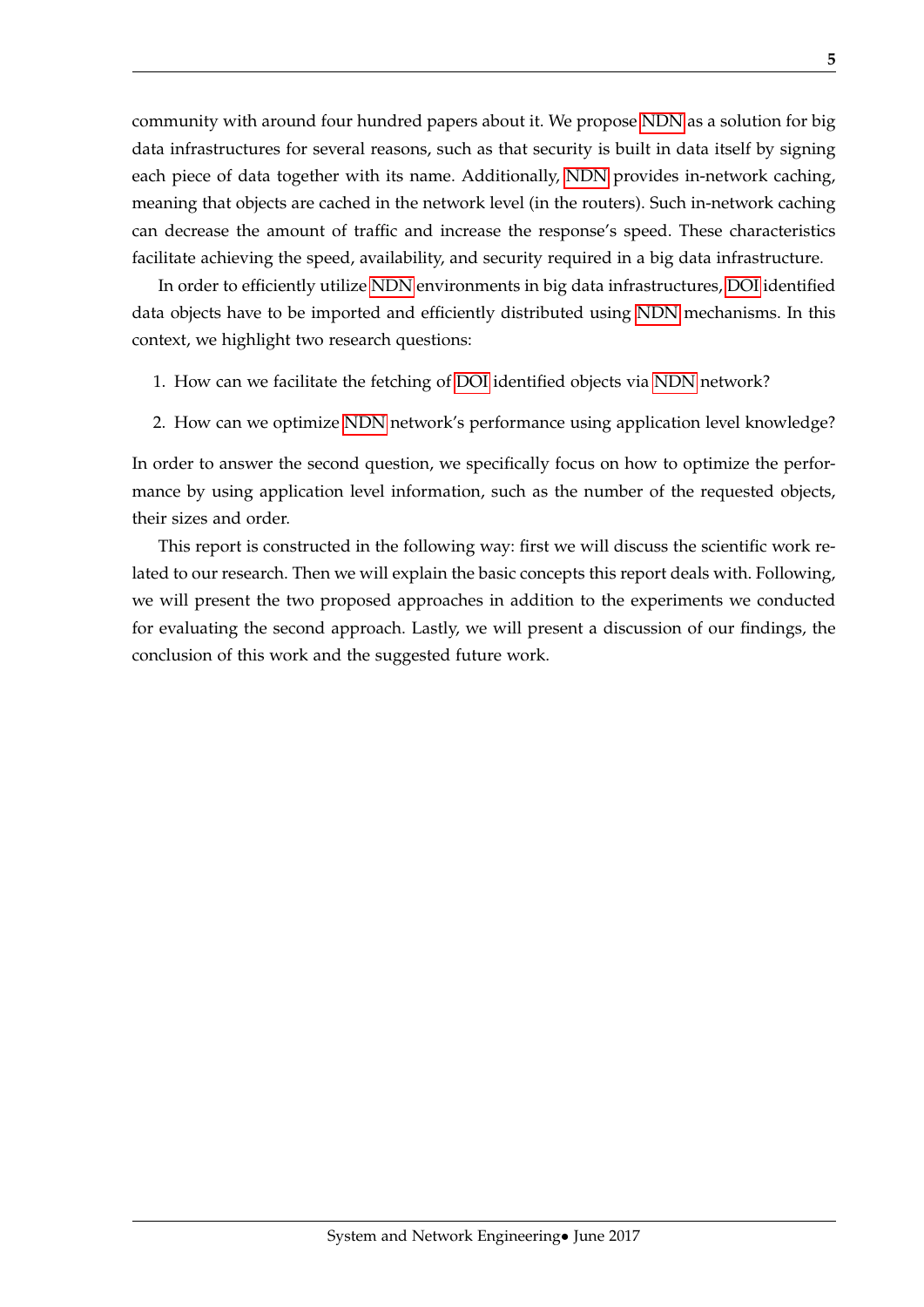### <span id="page-8-1"></span><span id="page-8-0"></span>**2. Related Work**

The growth in the number of science and engineering applications that involve big data and intensive computing is introducing higher demand for network performance. That have pushed researchers for finding new solutions for meet these demands. Among the existing work, several research focuses can be highlighted: adopting [ICN](#page-5-8) as a solution[\[7\]](#page-36-7)[\[8\]](#page-36-8), enhancing data distribution performance with different big data infrastructures[\[7\]](#page-36-7), and Integrating these proposed approaches with the services widely used in the scientific field[\[9\]](#page-36-9).

Chen *et.al.* reviewed different Data Center Networking technologies for future cloud infrastructures to efficiently manage the huge amount of resources in data centers[\[7\]](#page-36-7). In their paper, they proposed leveraging the existing [NDN](#page-5-2) technology for distributed file system (DFS) management and VM migration.

Tantatsanawong *et.al.* presented an approach for using different future internet models, such as [CCN](#page-5-9) and Software define Network (SDN) to improve the Hadoop based Big data architecture on research and education networks (REN) to deliver high-performance and scalable big data analytic[\[8\]](#page-36-8).

Schmitt, Majchrzak and Bingert presented a Persistent Identifier infrastructure stack for [NDN.](#page-5-2) The stack provides fetching mechanisms for objects from the handle system in general (not only [DOI](#page-5-1) identified objects as the case is in our approach). An [NDN-](#page-5-2)enabled Handle server is proposed in the [NDN](#page-5-2) network, such server can react and send the specific Handle value as [NDN](#page-5-2) data packet response. Moreover, Handle gateways are included in the [NDN](#page-5-2) network to forward resolution requests wrapped in interests to existing Handle servers located in the classic network environment[\[9\]](#page-36-9). Compared to this approach, we approach the problem in a much simpler way, by adding a script to the consumer's browser that is running on both IP and [NDN](#page-5-2) networks. That script sends requests to the Handle System in order to fetch [DOI](#page-5-1) identified objects, and publishes them in the [NDN](#page-5-2) network for future possible requests.

In-network caching in novel proposed Internet architectures was tested and evaluated by Jing. In his paper, he looked into in-network caching in two architectures: [NDN](#page-5-2) and MobilityFirst. The results of his experiment showed that LFU (Least Frequently Used) is the most effective cache replacement strategy[\[10\]](#page-37-0).

Xiaoke Jiang and Jun Bi proposed creating an Interest Set packet for interests that share the same prefix. This approach resulted in reducing the size of Pending Interest Table (PIT), additionally, when the network traffic is heavy, it can decrease the round trip delay. Nevertheless,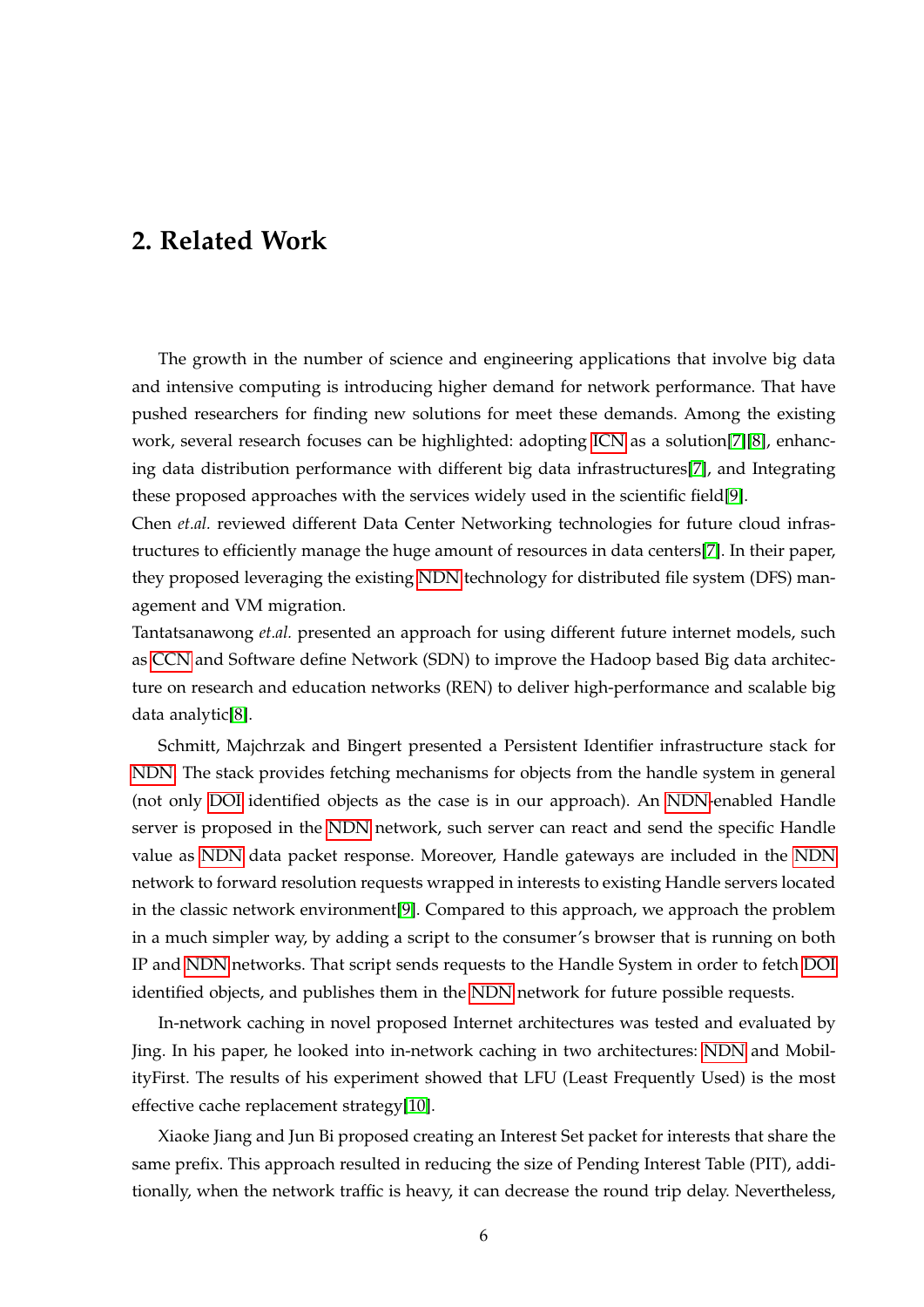it has the downside of leading to inflexibility to data plane and data burst[\[11\]](#page-37-1). Their research was focused on optimizing the performance of application that is based on receiving bursts of packets from a specific producer, such as in live video and large file transfer applications. In our case, such approach limits objects names that can be added in the set of Interest packet to having the same prefix, while our motivation is facilitating fetching a set of objects often from different producers.

We can see that using [NDN](#page-5-2) in big data infrastructure have attracted lots of research attention, however more research need to be done in order to have a generic implementation for such integration. Additionally, enhancing some features in [NDN](#page-5-2) networks according to the different demands of big data infrastructures may produce an increase in performance.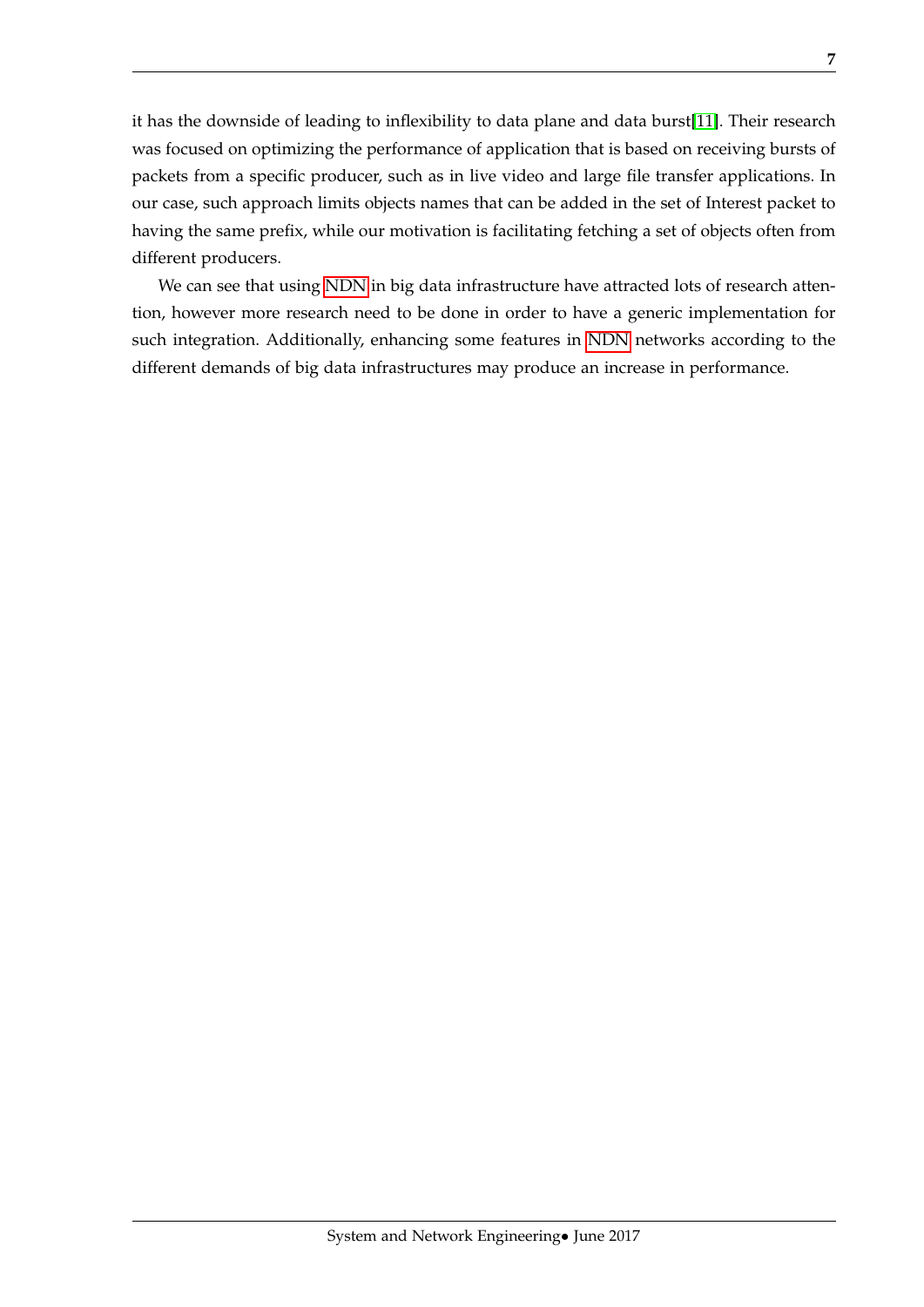### <span id="page-10-2"></span><span id="page-10-0"></span>**3. Background**

In this chapter, we give a short introduction of the key concepts used in this report. First, we will explain what [DOI](#page-5-1) is and how this system works. Next, we will explain the basic concept of the Handle System, which [DOI](#page-5-1) implements. Eventually, we will throw light on the fundamentals of the [NDN](#page-5-2) approach.

### <span id="page-10-1"></span>**3.1. Digital Object Identifiers**

The Digital Object Identifier or [DOI](#page-5-1) is a persistent identifier system that provides an infrastructure for persistent and unique identification of objects of any type. [DOI](#page-5-1) is standard-ized by the ISO <sup>[1](#page-10-3)</sup>[\[12\]](#page-37-2). "Digital Object Identifier" means that it is a "digital identifier of an object" rather than an "identifier of a digital object"[\[13\]](#page-37-3). The [DOI](#page-5-1) system implements the Handle System; a general-purpose global name service enabling secure name resolution over the Internet[\[14\]](#page-37-4)[\[13\]](#page-37-3).

A [DOI](#page-5-1) name is permanently assigned to an object and it provides a link to current information about the object. These information include the object's metadata, which describes the content of that object and its location. While the object's information might change, its [DOI](#page-5-1) will not change.

The [DOI](#page-5-1) system enables constructing automated services and transactions. Managing information and documentation location and access, managing metadata, and facilitating electronic transactions are some of the [DOI](#page-5-1) system applications[\[13\]](#page-37-3). The DOI system is implemented by Registration Agencies, these RA's provide domain-specific identifiers for various applications using the underlying DOI framework. For example,  $C$ rossref<sup>[2](#page-10-4)</sup> manages [DOIs](#page-5-1) for the scientific publishing industry, DataCite<sup>[3](#page-10-5)</sup> provides [DOIs](#page-5-1) for referencing and sharing scientific data sets[\[13\]](#page-37-3).

The [DOI](#page-5-1) system provides a ready-to-use packaged system which contains several components; specified standard numbering syntax, a resolution service, a data model incorporating a data dictionary, and an implementation mechanism through a social infrastructure of organizations, policies and procedures for the governance and registration of [DOI](#page-5-1) names[\[13\]](#page-37-3).

<span id="page-10-3"></span><sup>&</sup>lt;sup>1</sup>The International Organization for Standardization

<span id="page-10-5"></span><span id="page-10-4"></span><sup>2</sup>https://www.crossref.org/

<sup>3</sup>https://www.datacite.org/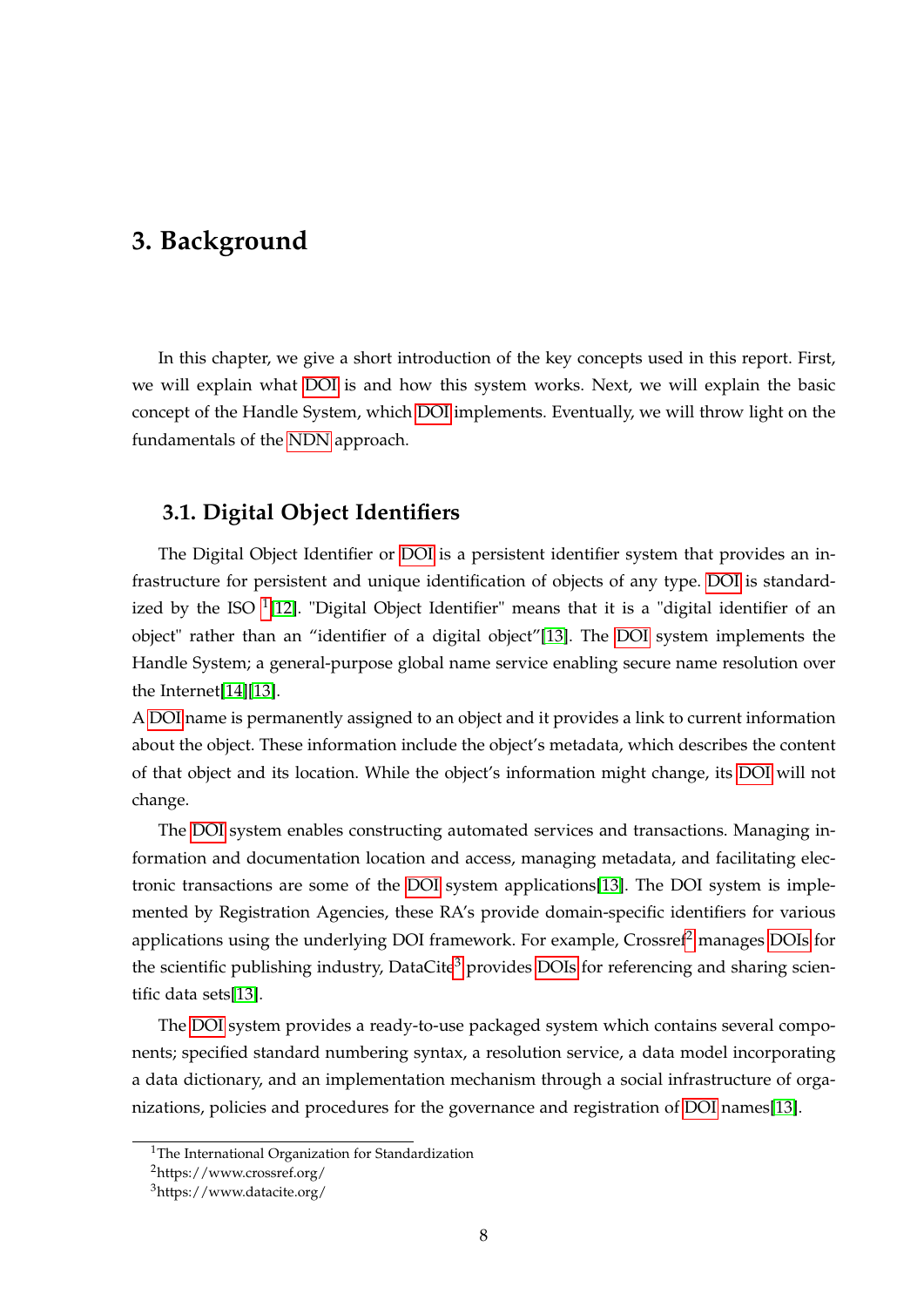#### <span id="page-11-3"></span><span id="page-11-0"></span>**3.1.1. [DOI](#page-5-1) name syntax**

The [DOI](#page-5-1) name has two components; the prefix and the suffix with a slash "/" separating them. The prefix is composed of two parts; a directory indicator and a registrant code, which are separated by a period ".". The directory indicator for [DOI](#page-5-1) is "10", this way it indicated that the provided name is a [DOI](#page-5-1) within the Handle System. The registrant code is a unique string assigned to a registrant. The suffix consists of a character string of any length. Assigning the suffix is left for the naming authority to decide[\[15\]](#page-37-5).

The prefix should be globally unique, as it represents a naming authority(the registrant). On the other hand, the suffix has to be only unique within the naming authority space.

An example of a [DOI](#page-5-1) is 10.1000/123456, where "10.1000" is the prefix and "123456" is the suffix. In the prefix "10" is the directory indicator that identifies the [DOI](#page-5-1) system and "1000" the registrant code that identifies a naming authority.

#### <span id="page-11-1"></span>**3.2. The Handle System**

The Handle System,is a distributed information system that is designed for providing extensible and secured global name service for use on networks such as the Internet[\[16\]](#page-37-6). It was designed by the Corporation for National Research Initiatives (CNRI)<sup>[4](#page-11-4)</sup>[\[16\]](#page-37-6) and currently administered and maintained by the DONA Foundation <sup>[5](#page-11-5)</sup>[\[17\]](#page-37-7). The Handle System includes an open protocol, a namespace, and a reference implementation of the protocol. Its protocol enables a distributed computer system to store names, or handles, of digital resources and resolve those handles into the information necessary to locate, access, and otherwise make use of the resources[\[2\]](#page-36-2). The associated information describe the current state of the identified object and they may change, yet the handle does not change.

Each handle may have its own administrator(s) and administration can be done in a distributed environment. The Handle System provides a confederated name service that allows any existing local namespace to join the global handle namespace by obtaining a unique Handle System naming authority. Local names and their value-binding(s) does not change after joining the Handle System. Handle requests to any local space are processed by a service interface speaking the Handle system interface. Because the naming authority is unique in the handle, any local name is unique under the global handle namespace.[\[2\]](#page-36-2)

#### <span id="page-11-2"></span>**3.3. [NDN](#page-5-2)**

["NDN](#page-5-2) retains the Internet's hourglass architecture, but evolves the thin waist to allow the creation of completely general distribution networks."[\[18\]](#page-37-8) Eliminating the restriction that packets can only name communication endpoint is the most important element of this evolution. The name in a [NDN](#page-5-2) packet can be anything, e.g., an endpoint, a book, a command to

<span id="page-11-5"></span><span id="page-11-4"></span><sup>4</sup>https://www.cnri.reston.va.us/

<sup>5</sup>https://www.dona.net/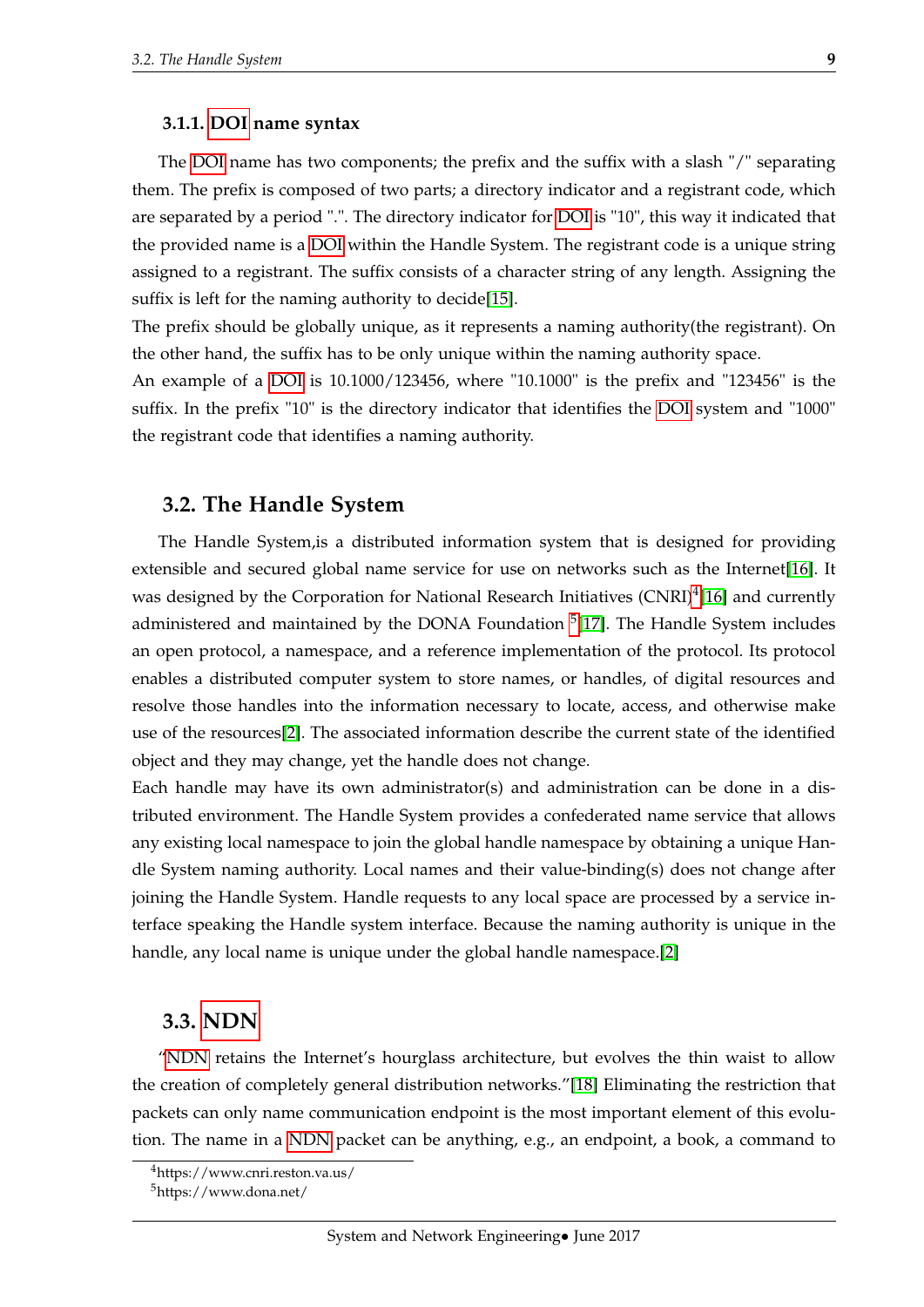

<span id="page-12-2"></span>turn on some lights, etc[\[18\]](#page-37-8). Communication in [NDN](#page-5-2) is driven by the consumer. In order to re-

<span id="page-12-0"></span>Figure 3.1: Internet and NDN Hourglass Architectures

ceive data, a consumer sends out an Interest packet, which contains the name of the requested object, for example /uva/os3/rp2/report123.pdf, along with some additional data. Figure [3.2](#page-12-1) shows the content of an Interest packet. When the router receives the Interest packet, it looks in its Content Store  $(CS)^6$  $(CS)^6$ , which contains the stored objects, if the object is found then it is sent to the consumer in a Data packet with a signature by the producer's key. The content of a Data Packet is shown in [3.2.](#page-12-1)

If the object is not found in the [CS](#page-5-10) of the router, the router remembers the interface from



<span id="page-12-1"></span>Figure 3.2: Packets in [NDN](#page-5-2)

which the request comes in, this information is stored in what is called [Pending Interest Table](#page-5-11) [\(PIT\).](#page-5-11) Then the router forwards the Interest packet by looking up the name in its [Forwarding](#page-5-12) [Information Base \(FIB\),](#page-5-12) this table is populated by a name-based routing protocol, the aforementioned process is shown in Figure [3.3\(](#page-13-0)a). As long as the requested object is not found, Interest packets are forwarded to the next router till it is found in one of the routers, or the producer of the object is reached.

When the object is found, it traces back to the consumer through the reverse path taken by the Interest Packet, this process is shown in Figure [3.3\(](#page-13-0)b). Note that neither Interest nor Data pack-

<span id="page-12-3"></span><sup>&</sup>lt;sup>6</sup>The Content Store is basically the router's buffer memory subject to a cache replacement policy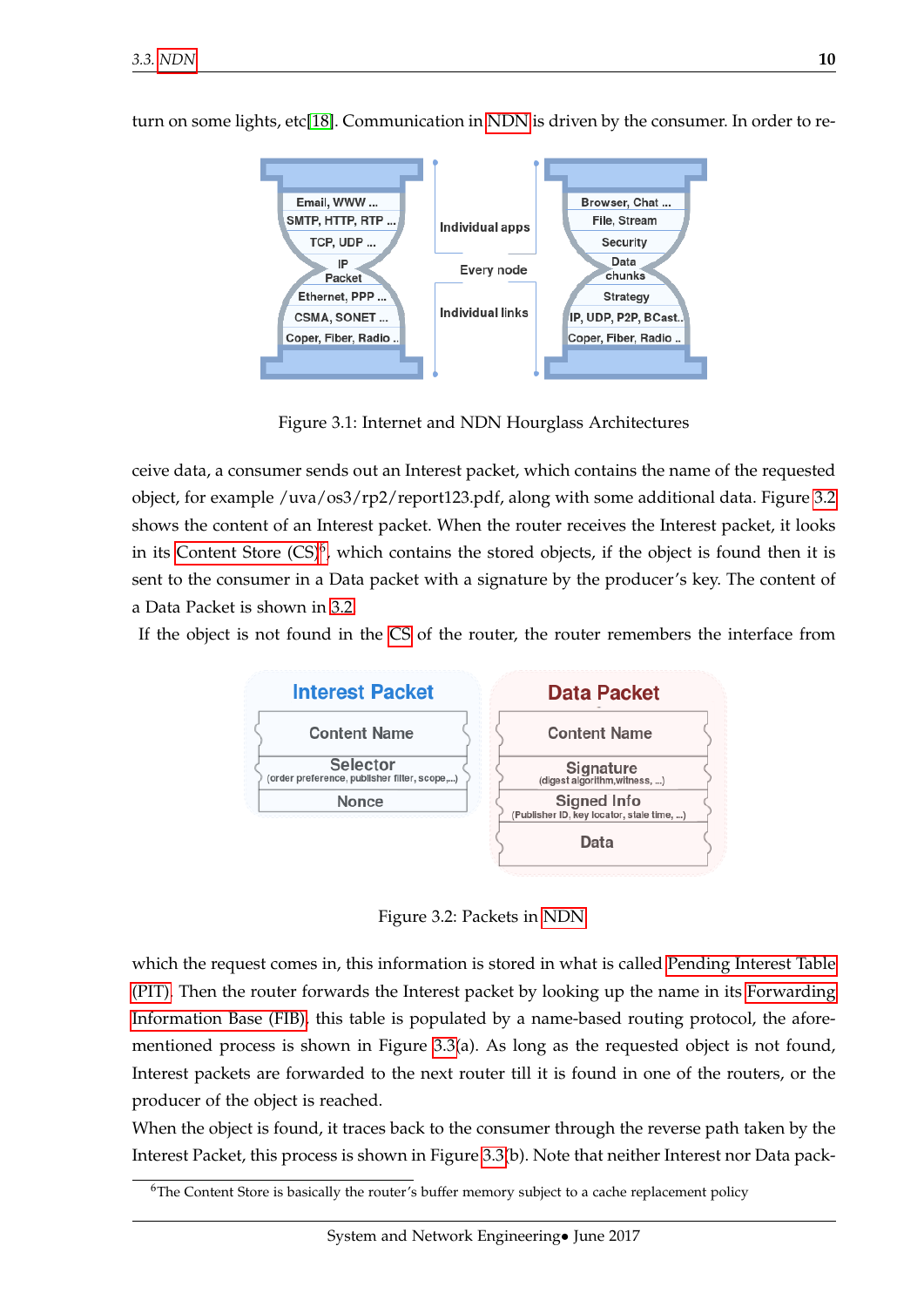<span id="page-13-1"></span>ets carry any host or interface addresses (such as IP addresses); Interest packets are routed towards data producers based on the names carried in the Interest packets, and Data packets are returned based on the state information set up by the Interests at each router hop[\[19\]](#page-37-9). Both



<span id="page-13-0"></span>Figure 3.3: Interest and Content lookup and forwarding process in the [NDN](#page-5-2) router

Interests and Data are kept in the routers for a period of time. When multiple Interests for the same Data are received from downstream, only the first Interest is sent upstream towards the data source. The router then stores the Interest in the [PIT,](#page-5-11) where each entry contains the name of the Interest and a set of interfaces from which the matching Interests have been received[\[19\]](#page-37-9), as it is shown in Figure [3.3.](#page-13-0) When the requested data arrives to the router, the router looks for a matching entry in its [PIT.](#page-5-11) If a match is found, the data is forwarded through the corresponding interfaces stored in the [PIT,](#page-5-11) the entry is removed, and the data is cached in the [CS.](#page-5-10) If a match is not found in the [PIT,](#page-5-11) then the Data packet is immediately dropped. As a consequence, traffic is pull-based, meaning that no contents flow unless a consumer has explicitly asked for them and there is a 1-to-1 matching between Interest and Data. This significantly reduces the amount of unwanted data transfers (e.g., spam) and facilitates the deployment of accountability and control mechanisms on the content routers that manage Interest signaling (e.g., aggregation mechanisms for massive data access, congestion control)[\[20\]](#page-37-10).

Caching the objects that pass through the router allows it to satisfy potential future requests for these objects. That achieves independence from the original location of the object and reduces the round trip time for fetching cached objects. Therefore it enables [NDN](#page-5-2) to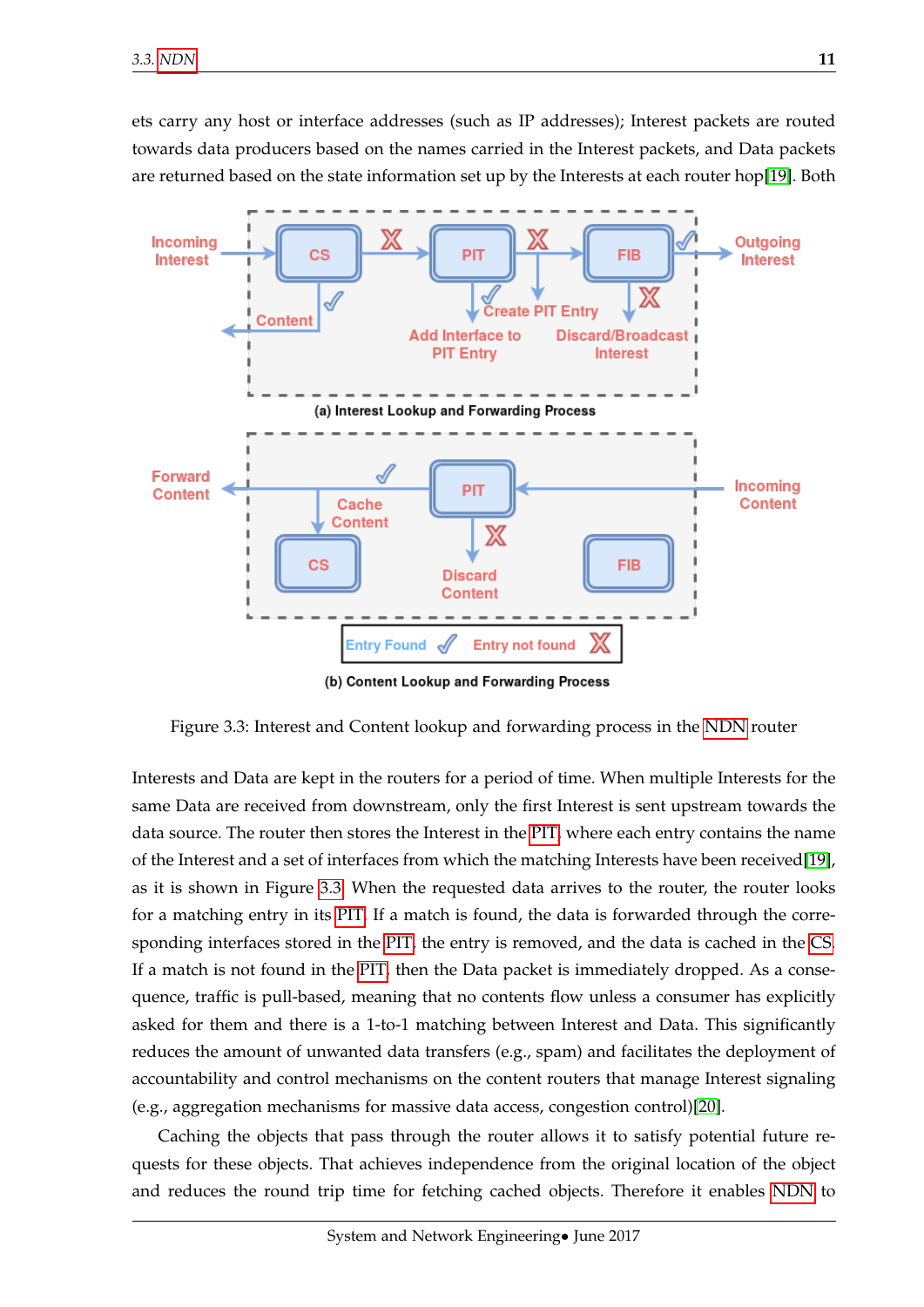automatically support various functionality without extra infrastructure, including content distribution<sup>[7](#page-14-2)</sup>, multicast, mobility, and delay-tolerant networking[\[19\]](#page-37-9).

#### <span id="page-14-0"></span>**3.3.1. Naming**

The design of [NDN](#page-5-2) assumes hierarchically structured names, such as /uva/os3/rp2/report123.pdf. These names are opaque to the network, meaning that the router does not know the meaning of the name, yet, it knows the boundaries between each component, which is the slash "/". This design allows each application to choose the naming scheme that fits its needs and allows the naming schemes to evolve independently from the network[\[4\]](#page-36-4).

This hierarchical structure is useful for applications to represent relationships between pieces of data. For example, segment 3 of version 1 of the video might be named /uva/os3/rp2/video/3. Additionally, the hierarchy allows routing to scale because it enables aggregation which is essential in scaling today's routing system.

Common structures necessary to allow programs to operate over [NDN](#page-5-2) names can be achieved by conventions agreed between data producers and consumers, e.g., name conventions indicating versioning and segmentation. Name conventions are also specific to applications and opaque to networks[\[4\]](#page-36-4).

To retrieve dynamically generated data, consumers must be able to deterministically construct the name for a desired piece of data without having previously seen the name or data. Either a deterministic algorithm allows both the producer and consumer to arrive at the same name based on data available to both, and/or consumers can retrieve data based on partial names[\[4\]](#page-36-4). For example a consumer can request a video file without specifying the segment, but the data that is received is the first segment, based on the name of the object received, the consumer can specify which parts of the objects to request next.

#### <span id="page-14-1"></span>**3.3.2. Data-Centric Security**

Content security is crucial in any data centric network. In [NDN,](#page-5-2) security is built into data itself, rather than being a function of where, or how, it is obtained[\[19\]](#page-37-9). Data is signed together with its name with the producer's public key. The signature, in addition to the producer's information, proves the authenticity of data. That allows the consumer to trust the data no matter where it is fetched from. It also makes data immutable, meaning that making changes on an object would create a new object, that new object would have a new signature and a change to the name would be applied, for example, by adding a version number at the end of the name. The signature field in each [NDN](#page-5-2) Data packet includes a key locator field, as shown in Figure [3.2,](#page-12-1) which specifies either a name that points to another Data packet containing certificate or a public key or KeyDigest to identify the public key within a specific trust model[\[21\]](#page-37-11). Keys are also communicated in [NDN](#page-5-2) as data, which as well contains its own key

<span id="page-14-2"></span> $7$ Which is the case with big data infrastructures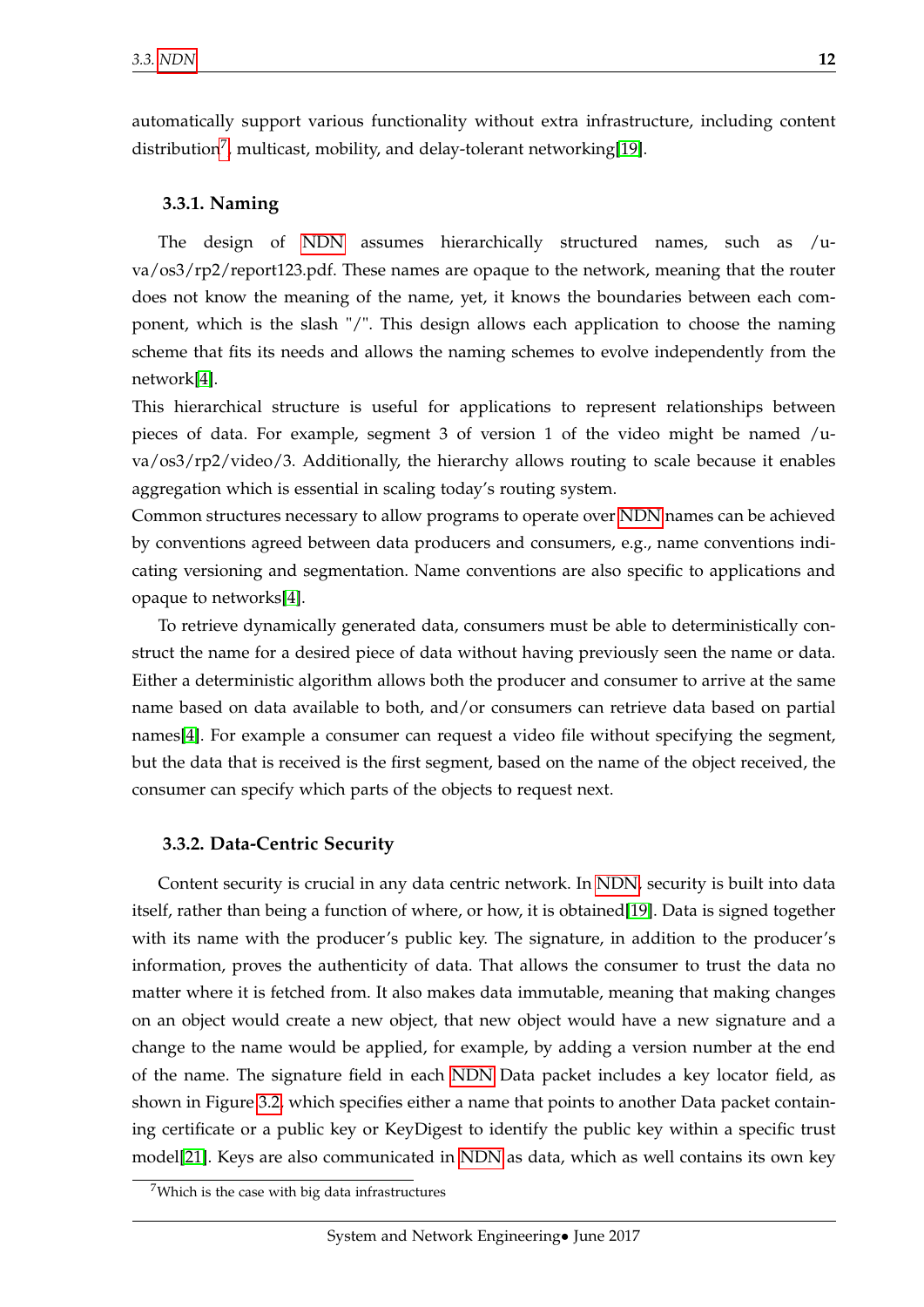<span id="page-15-2"></span>locator. These key locators form a certification chain up to a trust anchor key that a consumer must have obtained and trust a priori[\[22\]](#page-37-12).

Secure binding of names to data provides a basis for a wide range of trust models, e.g., if a piece of data is a public key, a binding is effectively a public key certificate.

[NDN](#page-5-2) 's data-centric security can be extended to content access control and infrastructure security. Applications can control access to data using encryption and distribute keys as encrypted [NDN](#page-5-2) data, limiting the data security boundary to the context of a single application[\[19\]](#page-37-9).

#### <span id="page-15-0"></span>**3.3.3. Routing and Forwarding**

As we mentioned before, Interest packets contain the name of the requested object. Based on that name, the forwarding of Interest packets is done in [NDN.](#page-5-2) As the Interest packet is forwarded, the [NDN](#page-5-2) routers keep state of the pending interests in its [PIT.](#page-5-11)

Routing is done in a way that is similar to IP routing, except for that it is based on names. An [NDN](#page-5-2) router announces the prefixes that it can serve, these prefixes are announced using a routing protocol. Using these announcement, each router builds its own [FIB.](#page-5-12) Conventional routing protocols can be used in [NDN](#page-5-2) also, for example, OSPFN [\[23\]](#page-37-13) is an extended version of OSPF that distributes name prefixes and calculates routes to name prefixes.

[NDN](#page-5-2) routers do component-wise longest prefix match in order to match the content name requested in an Interest packet.

[NDN](#page-5-2) inherently supports multipath routing, in the contrary to IP routing, that adopts a single best path to prevent loops. In [NDN,](#page-5-2) Interests can not loop persistently, that is because Interest packets contain a random nonce, as shown in Figure [3.2.](#page-12-1) The random nonce, in addition to the name, form a combination that allows detecting duplicate packets. Data does not loop as they take the reverse path of Interests. Having this feature in [NDN,](#page-5-2) allows the router to send out Interest packets using multiple interfaces. The first Data coming back will satisfy the Interest and be cached locally, later arriving copies will be discarded.

#### <span id="page-15-1"></span>**3.3.4. Caching**

When a router receives a Data packet matching an entry in its [PIT,](#page-5-11) it caches the data in its [CS](#page-5-10) to satisfy possible future requests, this is called in-network caching.

Caching in [NDN](#page-5-2) provides a lot of benefits; first of all, it helps dissociating objects from their producer. It also reduces the overhead at the producer side and avoids a single point of failure by caching multiple copies of the same content in the network. Additionally, dynamic content can benefit from caching in the case of multicast (e.g., realtime teleconferencing) or retransmission after a packet loss[\[24\]](#page-37-14). Also caching the content can reduce the network load and data retrieval latency.

There are two main questions to be answered when dealing with caching: where to cache and what previous cached content should be replaced first? These two questioned are answered with the [Decision Strategy \(DS\)](#page-5-13) and [Replacement Strategy \(RS\)](#page-5-14) consequently. The [DS](#page-5-13) is used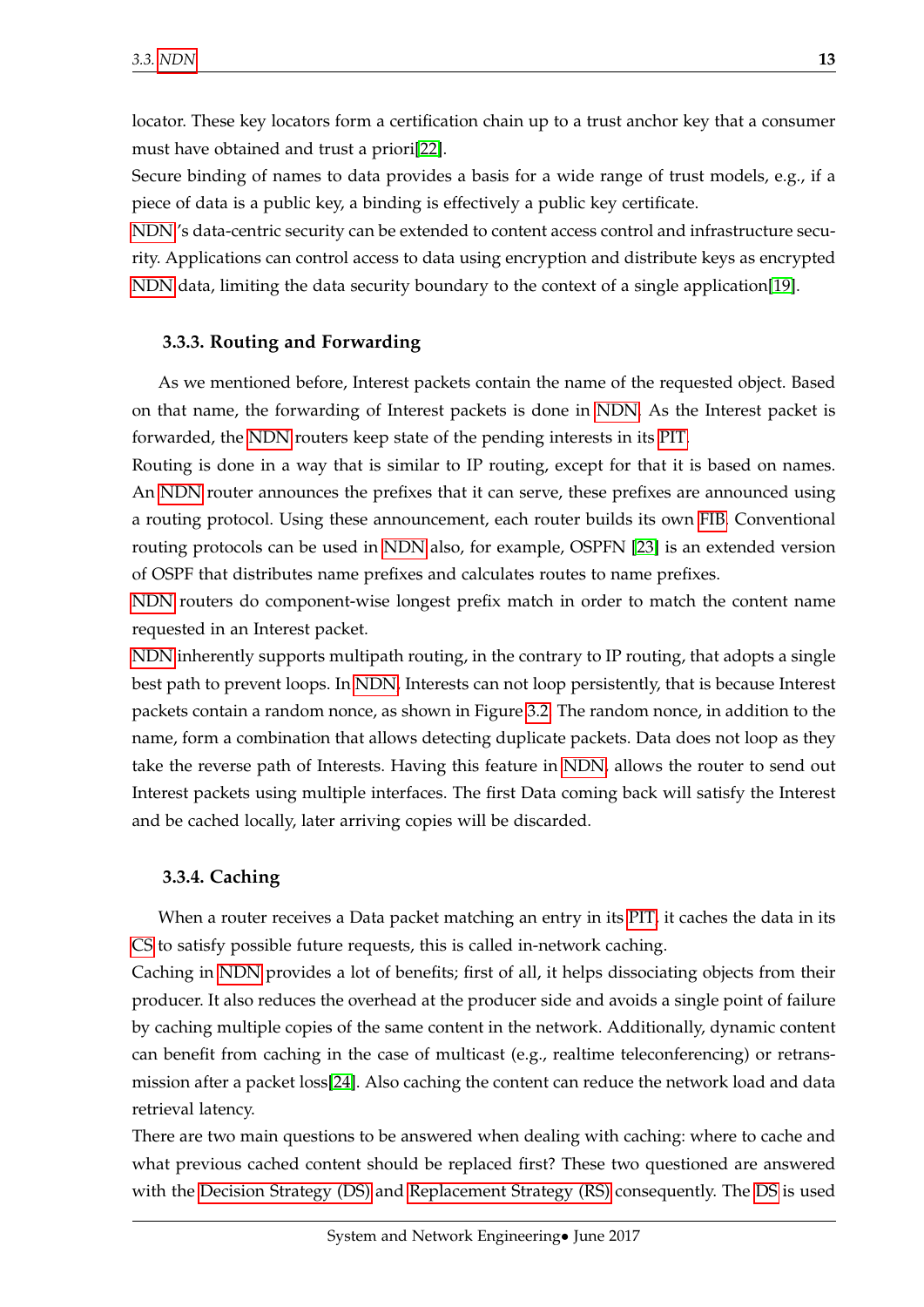<span id="page-16-0"></span>to determine in which router along the reverse path of an Interest packet the data will be cached. The most-well known and used ones are as follows:

- Leave Copy Everywhere (LCE), where each router on the path of the Data packet caches the object.
- Leave Copy Down (LCD), in which only the first router (in the path of the Data packet) after the producer or the router where the object was found caches the object.
- Leaving Copies with Probability (LCProb) caches the objects at the router using the caching probability *1/(hop count)*.
- Leaving Copies with Uniform Probability (LCUniP) caches the the objects at the router using uniform probability.

[RS](#page-5-14) is used to determine which object in the [CS](#page-5-10) to replace when it is full and a new object needs to be cached. The most-well known and used strategies are as follows:

- First In First Out (FIFO), Where the first pushed object into the [CS](#page-5-10) is replaced first.
- Random Replacement (RR), where objects to be replaced are chosen randomly.
- Least Recently Used (LRU), where the least recently used object is replaced first.
- Least Frequently Used (LFU), where the least frequently used object is replaced first.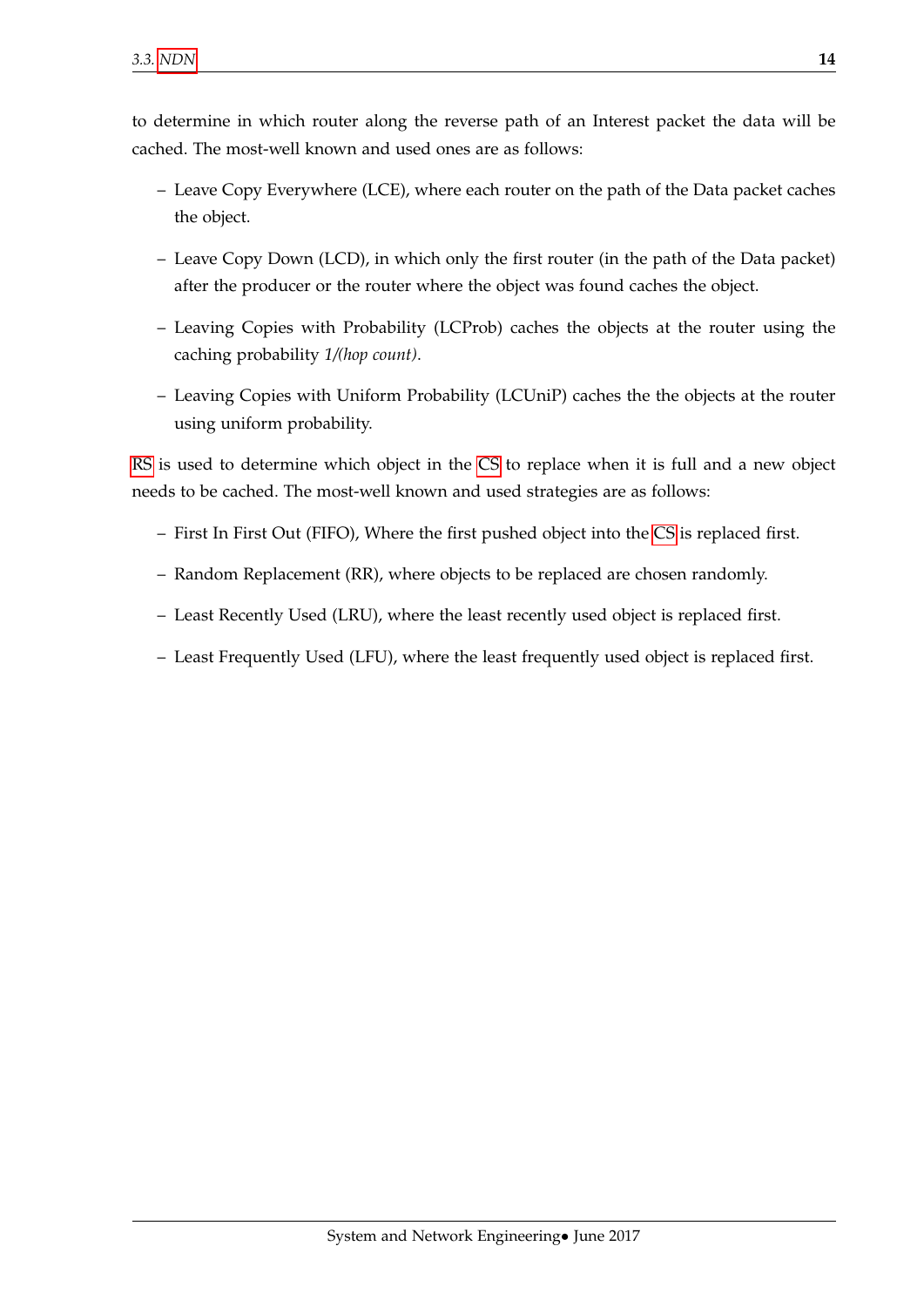### <span id="page-17-3"></span><span id="page-17-0"></span>**4. Fetching [DOI](#page-5-1) identified objects via [NDN](#page-5-2) networks**

In this chapter we present our approach for facilitating the fetching of [DOI](#page-5-1) identified objects via [NDN](#page-5-2) networks.

Considering that research objects in a big data infrastructure are identified with a [PID,](#page-5-0) it is important to be able to fetch objects using [DOIs](#page-5-1) in a [NDN](#page-5-2) network.

#### <span id="page-17-1"></span>**4.1. requirements**

The approach we are proposing assumes that a fully functional [NDN](#page-5-2) network is operating separately from the IP network. The aim of this approach is to support requesting an object either with a [DOI](#page-5-1) or with an [NDN](#page-5-2) name.

#### <span id="page-17-2"></span>**4.2. Design**

The flow chart of the proposed approach is shown in Figure [4.1.](#page-18-1) When the requested name is a [DOI,](#page-5-1) the corresponding [NDN](#page-5-2) name would be first derived from it and an Interest packet with that name would be sent to the [NDN](#page-5-2) network. Transforming the name to [NDN](#page-5-2) name is done first in order to check if the object has been requested before and is still available in the [NDN](#page-5-2) network. If the object is found in the network then it is returned in a Data packet to the user, or else a request is sent to the [DOI](#page-5-1) system to fetch the object. When the object is returned, a [NDN](#page-5-2) name is derived from it and it is published in the [NDN](#page-5-2) network.

If a non[-DOI](#page-5-1) is requested, then it is either a [NDN](#page-5-2) name or a name derived from [DOI,](#page-5-1) if neither, then it might be an illegal name. If it is a [NDN](#page-5-2) name, then an Interest packet is sent with that name to the [NDN](#page-5-2) network. If the object is found then it is returned in a Data packet to the user, or else it passes through a conditional to test if it was derived from a [DOI,](#page-5-1) if not, then it is an illegal name. If the [NDN](#page-5-2) name is derived from a [DOI](#page-5-1) then a request is sent to the [DOI](#page-5-1) system. This last step is used because the [NDN](#page-5-2) name provided might be for an object that is originally fetched using a [DOI](#page-5-1) but at some point it was replaced in the routers' caches.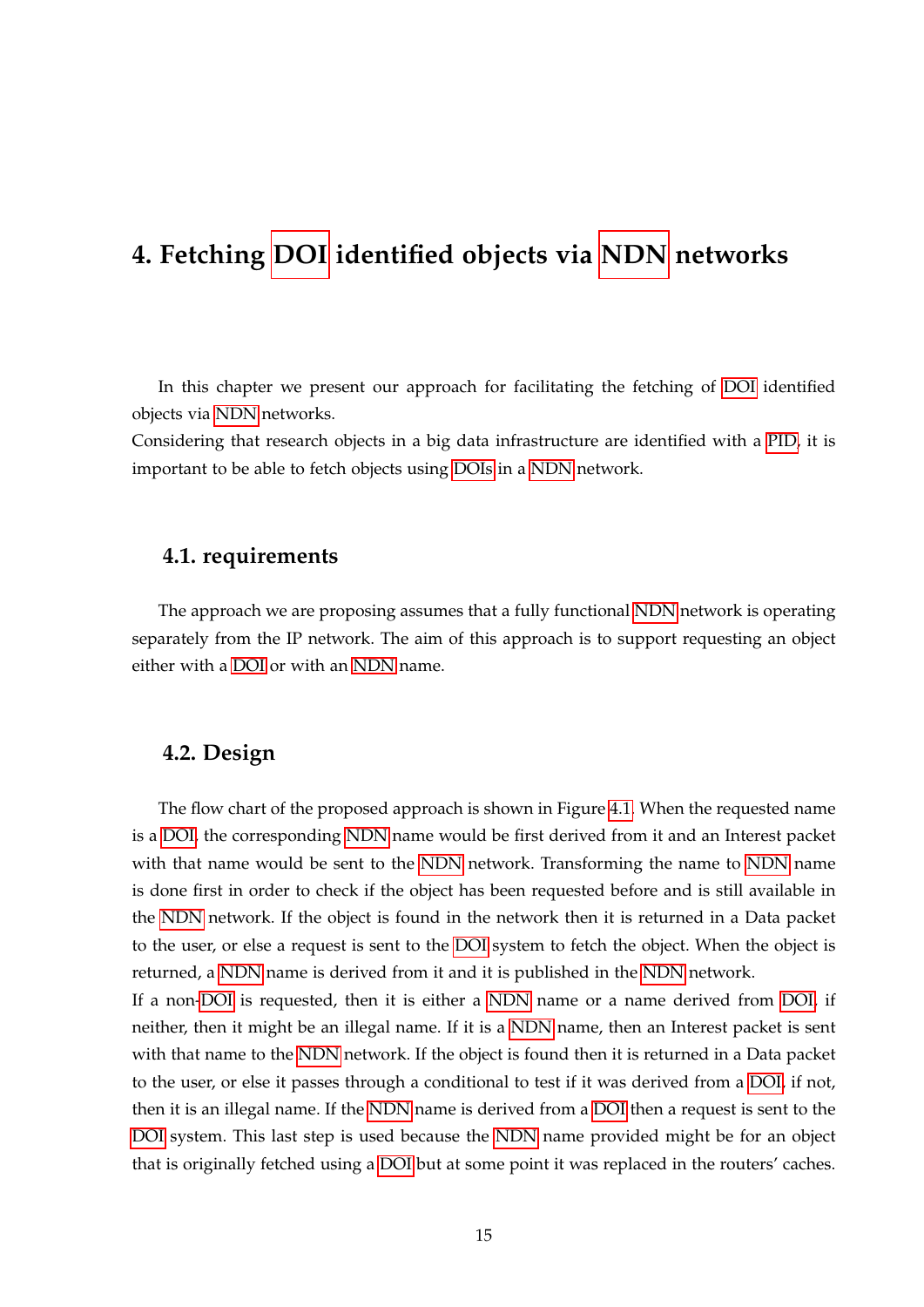

<span id="page-18-1"></span>Figure 4.1: Flowchart of the proposed approach

### <span id="page-18-0"></span>**4.3. Prototype**

To achieve our goal, we have written a python script. In this script, we used the information system PANGAEA  $^1$  $^1$ . PANGAEA is an open access library aimed at archiving, publishing and distributing georeferenced data from earth system research. Data published on this system can be retrieved using [DOIs.](#page-5-1) In addition, parts of objects can be retrieved; such as specific columns of data sets, or sampling events from a specific station. PANGAEA has a download service that can be used for direct download of objects<sup>[2](#page-18-3)</sup>. We used that service for retrieving the objects requested by the used and also added to possibility of retrieving parts of objects. For example a user can ask for [DOI](#page-5-1) "10.1594/PANGAEA.842227", and specify that the wanted columns are 1,2,3 and all sampling events from station TARA\_100. The request that would be sent to the download service is as following:

<span id="page-18-3"></span><span id="page-18-2"></span><sup>1</sup>https://www.pangaea.de/

<sup>2</sup>https://ws.pangaea.de/dds-fdp/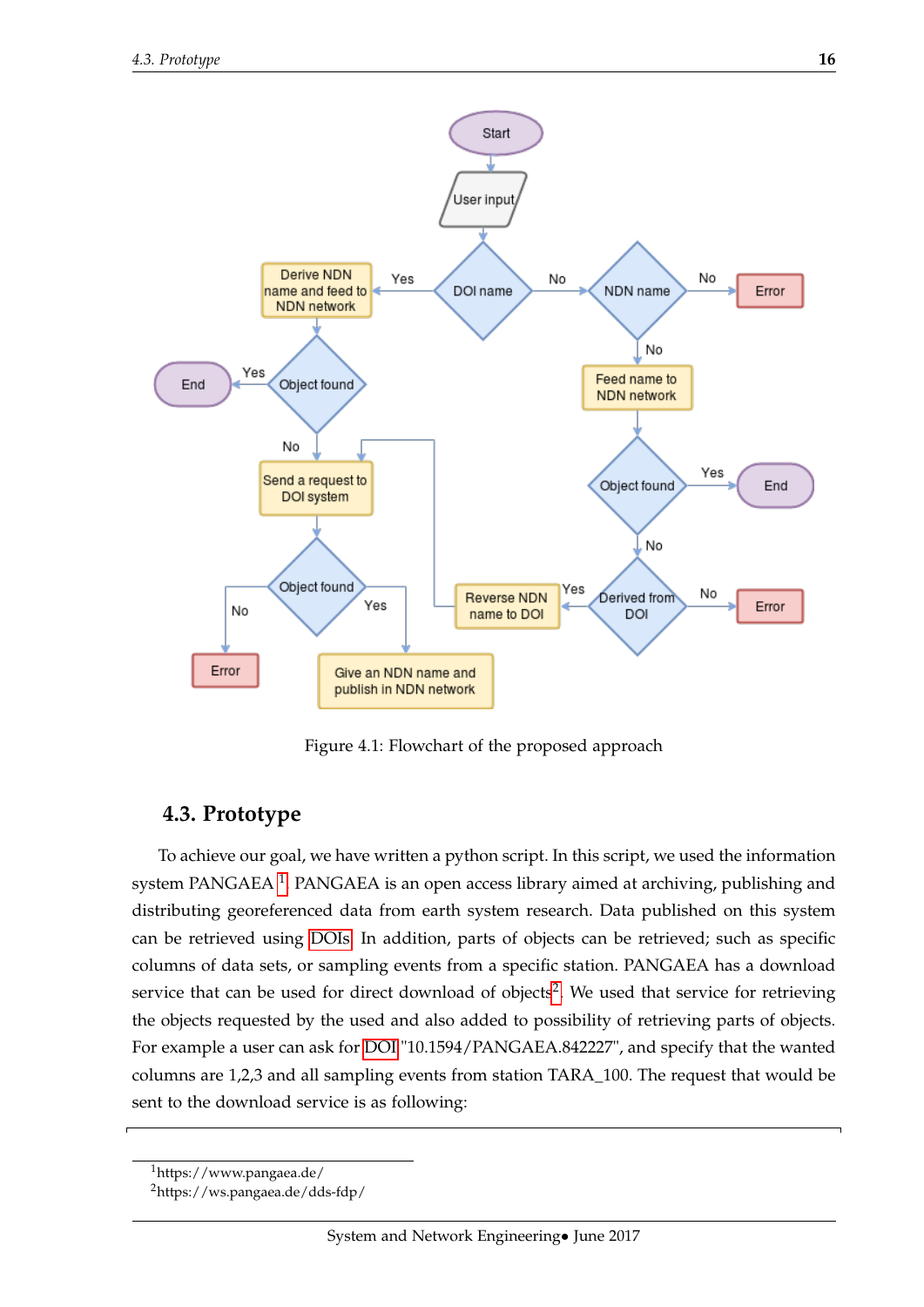```
https://ws.pangaea.de/dds-fdp/rest/panquery?datasetDOI=doi.pangaea.de/10.1594/
   ,→ PANGAEA.842227&columns=1,,2,3&filterParameterValue=Station,TARA_100
```
Deriving the [NDN](#page-5-2) name from [DOI](#page-5-1) is done as following: a prefix is added before the [DOI](#page-5-1) name such as "/ndn/doi/10.1594/PANGAEA.842227". Reversing the [DOI](#page-5-1) name to [NDN](#page-5-2) name would be done by removing the prefix.

This whole process can run as a browser extension. In this case, the naming of the published [DOI](#page-5-1) objects would change from a device to another depending on the prefix it can publish with. Yet it is possible to assign only the [DOI](#page-5-1) objects names containing " $\frac{d}{d}$  / $\frac{d}{d}$  / $\frac{d}{d}$  prefix, this way it would make matching the [NDN](#page-5-2) names derived from a [DOI](#page-5-1) easier.

A demonstration of the functionality of the script is shown in Figure [4.2.](#page-19-0) The object requested in the demonstration has the [DOI](#page-5-1) name:"10.1594/PANGAEA.842227". Specific columns and parameters are requested, meaning that part of the object would be retrieved. First, the [NDN](#page-5-2) name is derived from the [DOI](#page-5-1) name. When the object is not found in the [NDN](#page-5-2) network, a GET request is sent to the shown link. When the object is received from the download service, it is given a [NDN](#page-5-2) name and published in the network.

<span id="page-19-0"></span>

Figure 4.2: Demonstration of the script functionality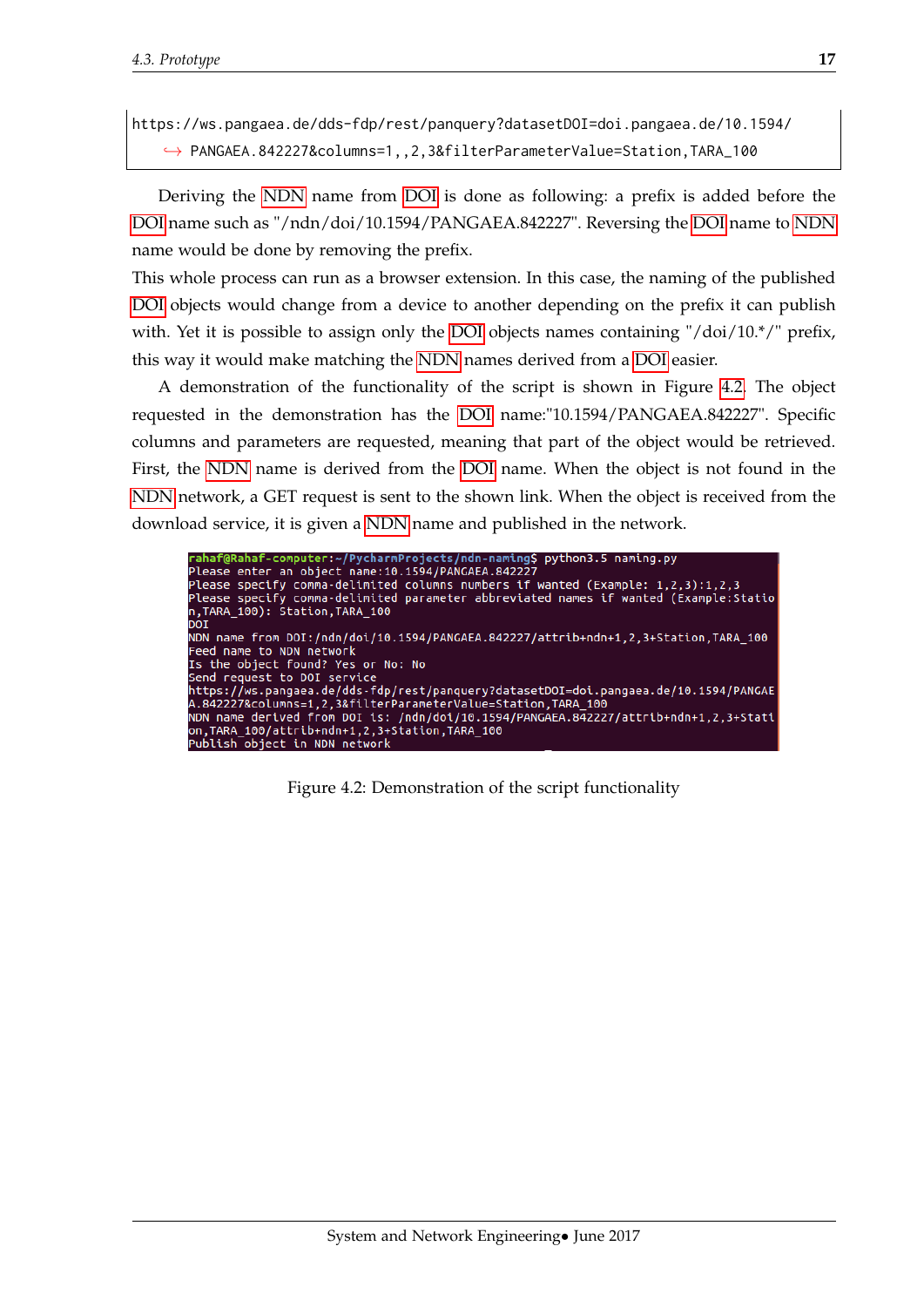## <span id="page-20-3"></span><span id="page-20-0"></span>**5. Application aware [NDN](#page-5-2) performance optimization**

In the previous chapter, we proposed a light solution for fetching [DOI](#page-5-1) identified objects via [NDN](#page-5-2) networks, which facilitates [NDN](#page-5-2) integration with big data infrastructures. In this chapter we present an approach for optimizing the performance of [NDN](#page-5-2) network using application level knowledge, e.g., objects' sizes, number, and ordering. Such an optimization is aimed to serve the integration of [NDN](#page-5-2) networks with big data infrastructures.

Data centric applications (such as a scientific workflow) often requires different data objects from multiple locations. For example, an environmental modeling application need data from different domains, such as atmosphere, ocean, eco-system and solid earth. To repeat an experiment, a set of data objects are often needed as initial input. During the execution of the workflow, such application may also need more data objects, e.g., for tuning the simulation or comparison purposes. These data objects may be published by different producers and located in different locations, they also has different sizes. The most relevant variables to our approach are the data objects' sizes and the number of objects in a set, which we call the "Window Size".

### <span id="page-20-1"></span>**5.1. Approach**

In the approach we are proposing, we assume that the application has the knowledge about the sizes of the objects requested, this can be achieved using for example, metadata catalogs. The application would group a set of objects to request, we call the number of objects in this set the "Window Size". Then the application orders the objects names according to their size, either in ascending or descending order. Then Interest packets are sent one by one to the closest router.

### <span id="page-20-2"></span>**5.2. Experiment Setup**

In order to evaluate the proposed approach, we have conducted several experiments to investigate the effect of such ordering, in addition to what effect would the change of window size have on the performance of fetching the objects.

The elements used in the experiments are one consumer(where the ordering happens) and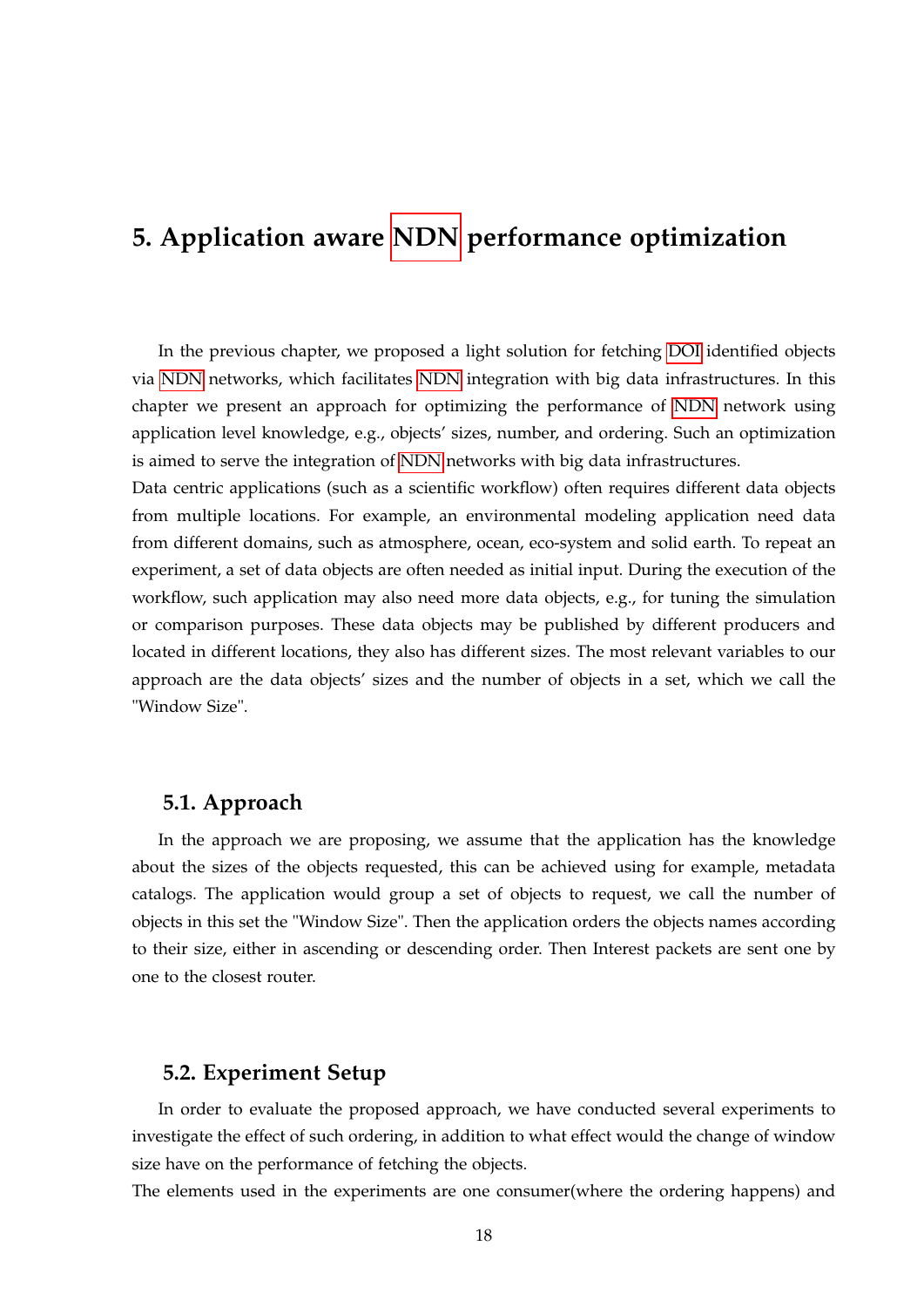<span id="page-21-2"></span>one router, as shown in Figure [5.1](#page-21-1) We used only one router in this experiment because gath-



<span id="page-21-1"></span>Figure 5.1: The components used in the experiment

ering results from one router (that is acting also as the producer, by generating objects when not found in the cache) can give us a good indication of the change of performance that is happening in the network. This also makes implementing the experiment simpler.

The consumer and the router/producer components are both python scripts which are a part of ndn-cxx library. We have edited those scripts to fit our approach by adding the ordering methods on the consumer side, and cache replacement methods on the router/producer side. The set of objects requested in the experiment contains 30 objects with sizes between 50KB-10GB. We have chosen this variation in sizes in order to simulate a workflow where objects requested have varying sizes. Additionally, that helps in demonstrating the effect of ordering objects, where some large objects may replace smaller ones when the cache is full and vice versa.

On the consumer side, in order to examine the effect of changing the window size on the network's performance, we tested window sizes between 5-50 objects per set in the experiments. For the sake of evaluating our approach, we tested the following ordering methods: random, ascending and descending.

On the router/producer side, we tested the following cache replacement strategies: [FIFO,](#page-5-6) [LRU,](#page-5-7) [LFU](#page-5-5) and [RR.](#page-5-4) The reason behind testing the different cache replacement strategies is that there is a strong connection between the order of objects sent (according to their sizes) with the way the previous cached objects are being replaced. The output of the experiments was the cache hit, which increases by one each time an object is found in the cache. The cache hit gives a strong indication of the performance, as when an object is found then there is no need to fetch if form further away, also no additional latency in fetching the object would occur. Throughout the experiment, one value of each variable is tested. In each experiment, 1000 interest packets are sent by the consumer. In addition, each experiment is repeated 10 times

### <span id="page-21-0"></span>**5.3. Results**

and the results from the 10 experiments are averaged.

In this section we present the results of the experiments relating [NDN](#page-5-2) networks performance optimization using application level knowledge, specifically the sizes of the objects. In Figure [5.2](#page-22-0) we present the plot showing the cache hit ratio for the different cache replacement strategies. The change of window size in this case does not make a difference because the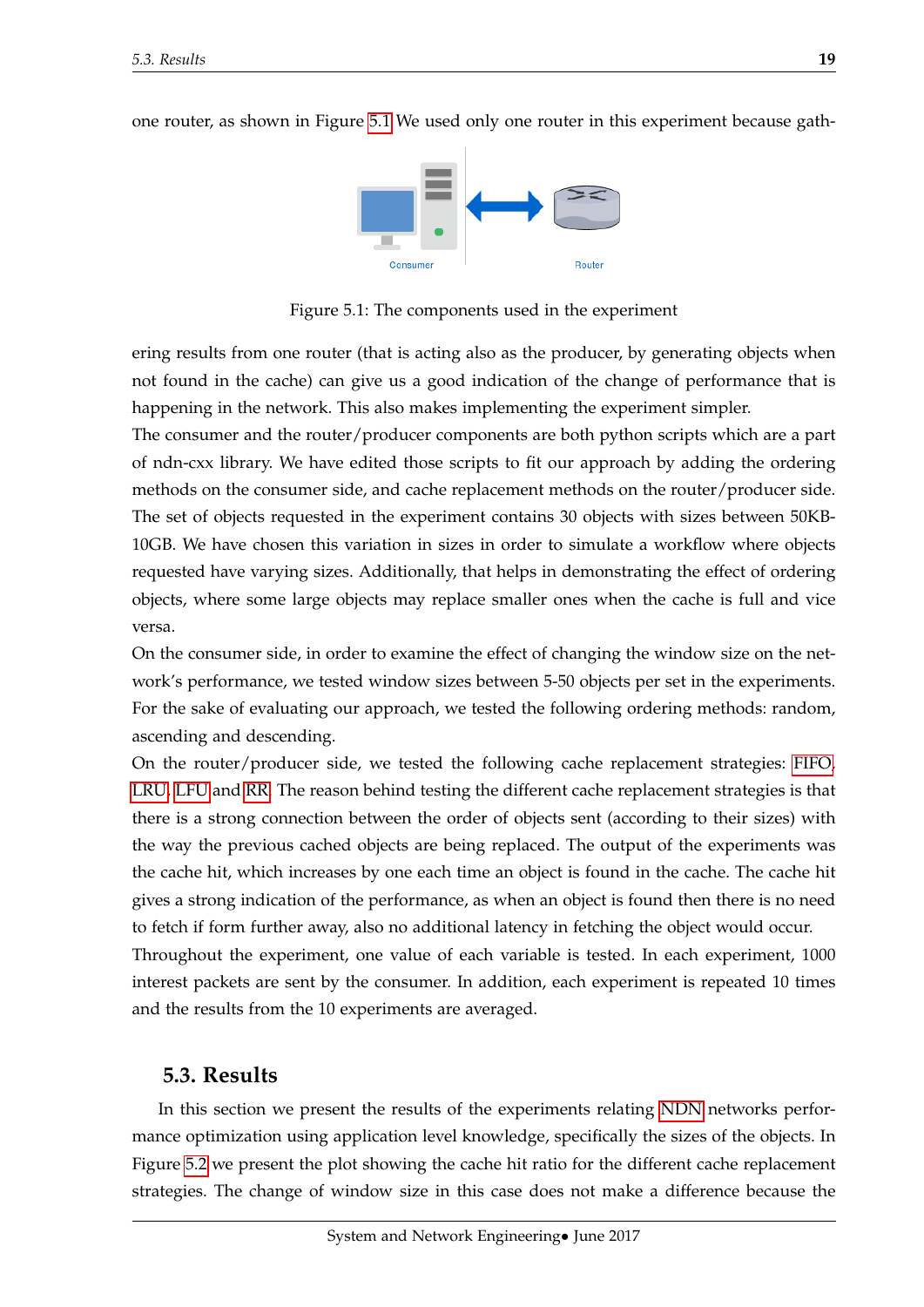

Window Size vs. Cache Hit Ration with random object ordering

<span id="page-22-0"></span>Figure 5.2: Window Size vs. Cache Hit Ratio with random object ordering

objects are sent randomly regarding to their sizes. We present this plot in order to show the different behaviours of the cache replacement strategies. We can see in this plot that [LFU](#page-5-5) cache replacement strategy gives the highest cache hit ratios followed by [RR,](#page-5-4) then [LRU](#page-5-7) and [FIFO,](#page-5-6) which give close cache hit ratio values. These results are taken from the experiments where the cache size of the router/producer is 15 GB.



<span id="page-22-1"></span>

In Figure [5.3](#page-22-1) we present a barchart showing the cache hit ratio values of the different cache replacement strategies with the three ordering methods. The results are taken from the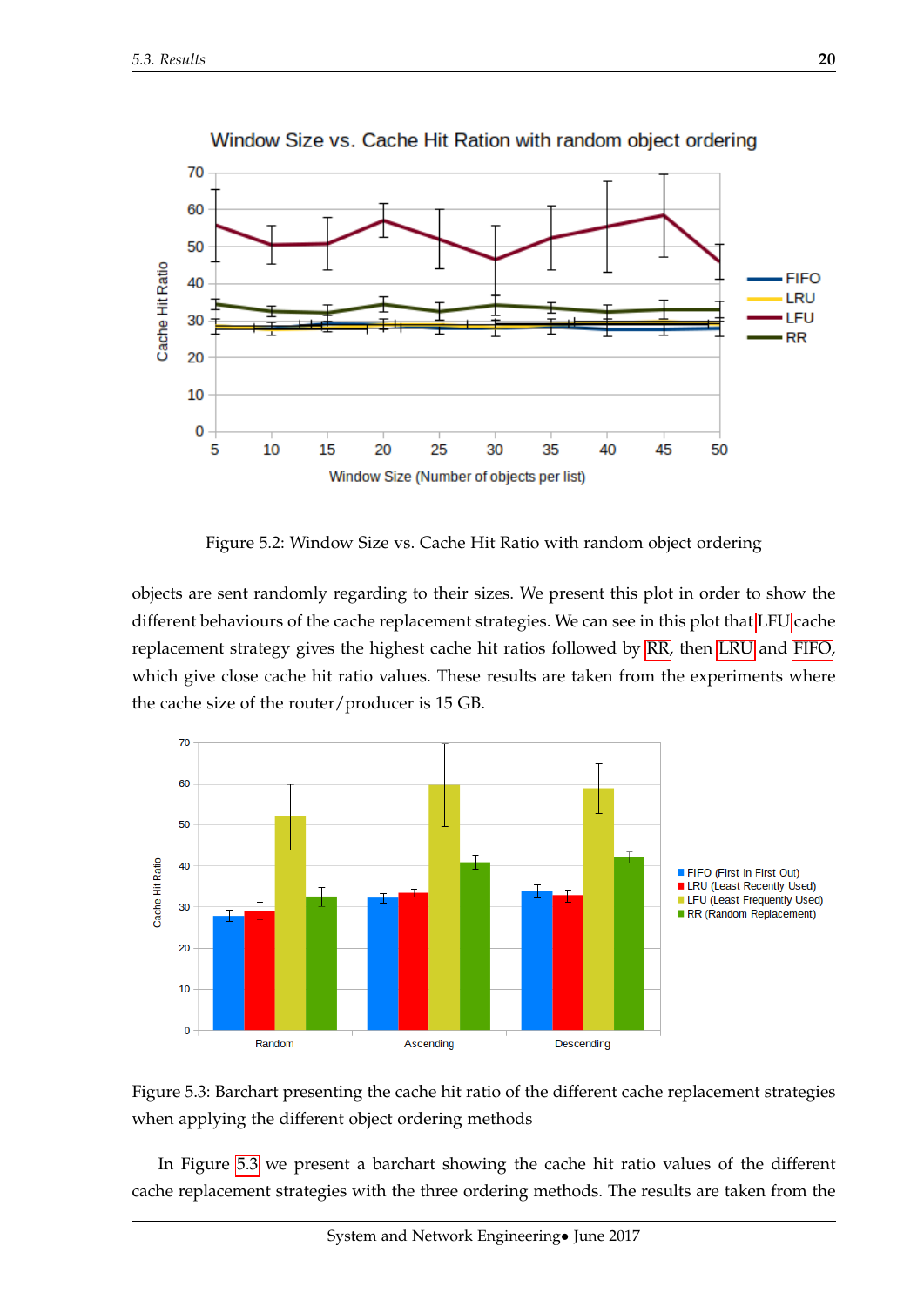<span id="page-23-1"></span>

**Random Replacement** 

<span id="page-23-0"></span>Figure 5.4: Window size vs. cache hit ratio for [RR](#page-5-4) cache replacement strategy

experiments where the cache size is 15GB and the window size is 25 objects per set. We can see in this plot that the highest cache hit ratio values occur with [LFU](#page-5-5) cache replacement method accompanied with ascending or descending ordering methods.

In Figure [5.4](#page-23-0) we present the window size vs. the cache hit ratio for [RR](#page-5-4) cache replacement strategy. The results of are taken from the experiments where the cache size is 15GB. This plot shows that both ascending and descending ordering methods give higher cache hit ratio values than the random method. Furthermore, the ascending and descending ordering methods give very close cache hit ratio values in this case.

In Figure [5.5](#page-24-0) we present the window size vs. the cache hit ratio for [LFU](#page-5-5) cache replacement strategy. The results are taken from the experiments where the cache size is 15GB. This plot shows that the ascending ordering method gives the highest cache hit ratio values followed by the descending ordering methods then the random method. In addition, the three methods give the highest cache hit ratio values with [LFU](#page-5-5) cache replacement strategy in comparison with the other three examined strategies. The similar plots presenting window size vs. the cache hit ratio for [LRU](#page-5-7) and [FIFO](#page-5-6) cache replacement strategies are presented in the appendix [9](#page-29-0) in addition to the tables showing the exact results with their standard deviation values.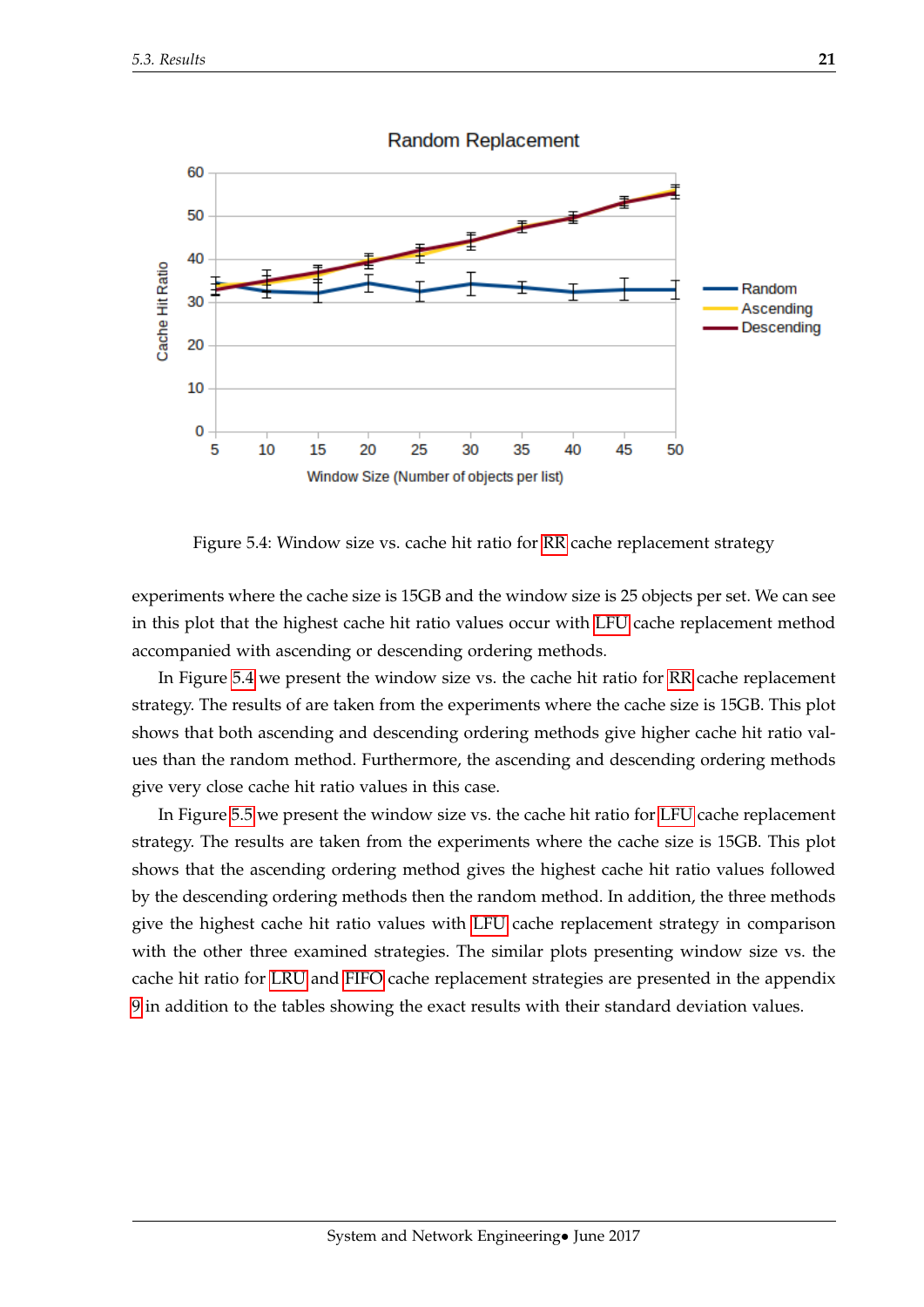

<span id="page-24-0"></span>Figure 5.5: Window size vs. cache hit ratio for [LFU](#page-5-5) cache replacement strategy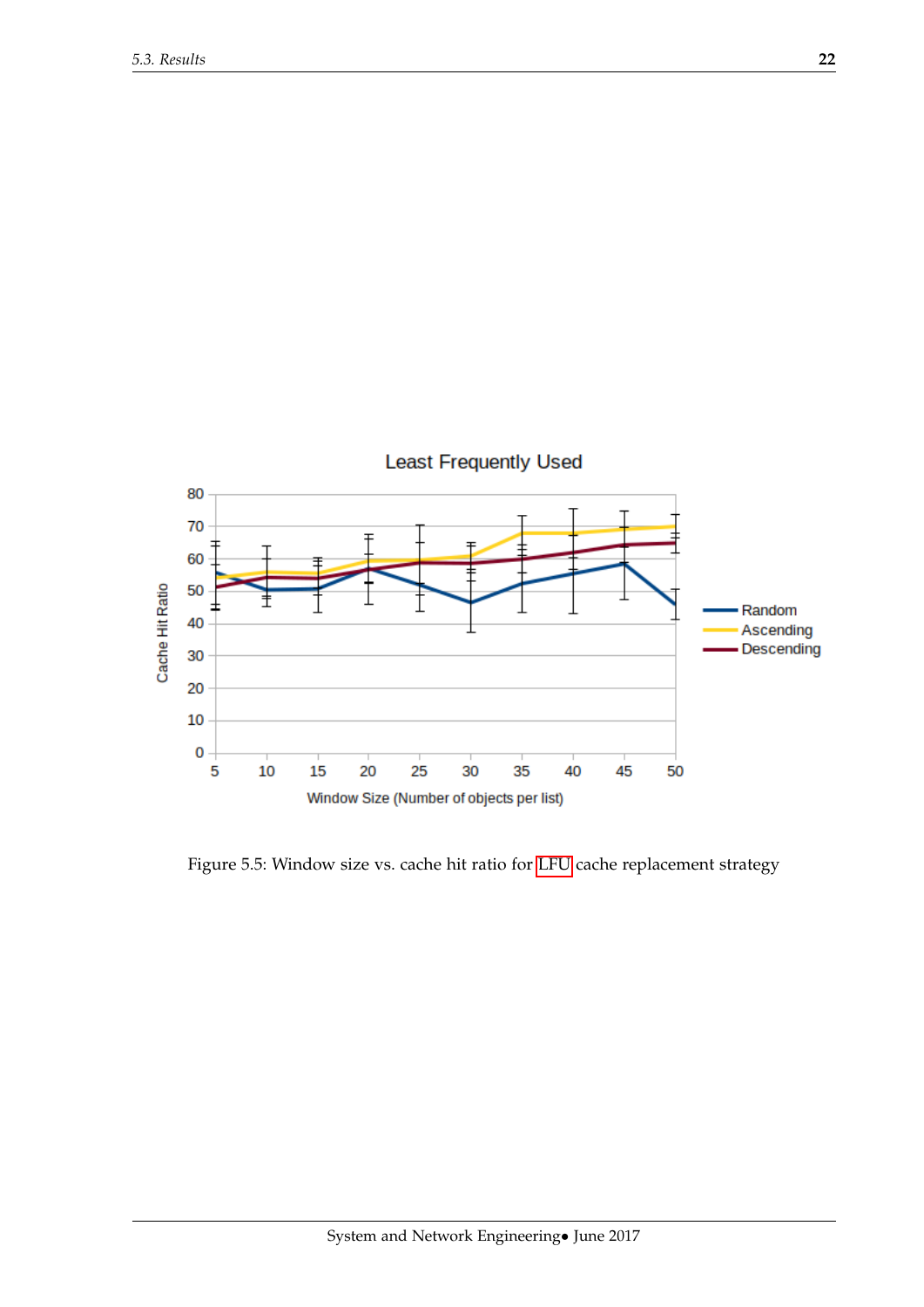### <span id="page-25-1"></span><span id="page-25-0"></span>**6. Discussion**

In this chapter we will discuss the two approaches we have proposed in Chapters [4](#page-17-0) and [5,](#page-20-0) in addition to their results.

In Chapter [4](#page-17-0) we proposed an approach for fetching [DOI](#page-5-1) identified objects via [NDN](#page-5-2) networks. We see now that such a process is possible in principle. Nevertheless our approach does not deal with the difference in naming [DOI](#page-5-1) identified objects within the [NDN](#page-5-2) network between the nodes. If the script we presented is running on the machines connected to the [NDN](#page-5-2) network, then each machine would have a specific prefix/es that it publishes objects under. That means that matching if an [NDN](#page-5-2) name is derived from a [DOI](#page-5-1) would be slightly more complicated than the case is in our script. On the other hand, the element following the prefix of a produces can be specified as "doi/" , for example, for [DOI](#page-5-1) identified objects. In such case, this element can be restricted for [DOI](#page-5-1) identified objects in the whole network which would make the aforementioned matching process feasible.

In Chapter [5](#page-20-0) we proposed an approach for optimizing the [NDN](#page-5-2) network performance using application level knowledge, specifically the objects sizes, number and ordering. We also conducted experiments for evaluating the approach, which results' were presented in the aforementioned chapter. From the results of the experiments, we found that ordering objects in ascending or descending order according to their sizes give better performance than sending objects randomly without ordering. In addition, we observed that the best performing ordering method is the ascending ordering, especially when accompanied with [LFU](#page-5-5) cache replacement method. We also found that both ascending and descending ordering methods gave close cache hit results when accompanied with the three other examined strategies.

Looking at the results, we believe that the ascending ordering of objects according to their sizes gives high cache hit ratio values for the following reason: Assuming that we are requesting a number of objects which have different sizes randomly, meaning that we do not order them according to their sizes. In this case, if one of the small objects we are going to request is in the cache of the router, yet we request a large object first, then the small object might be overwritten by the large object when it arrives to the cache of the router. This leads to having to fetch also the small abject although it was available in the first place. Nevertheless if the objects are sent in ascending order according to their sizes, we can make use of the small objects available in the cache before fetching the larger ones.

Likewise, we believe that the descending ordering of objects according to their sizes gives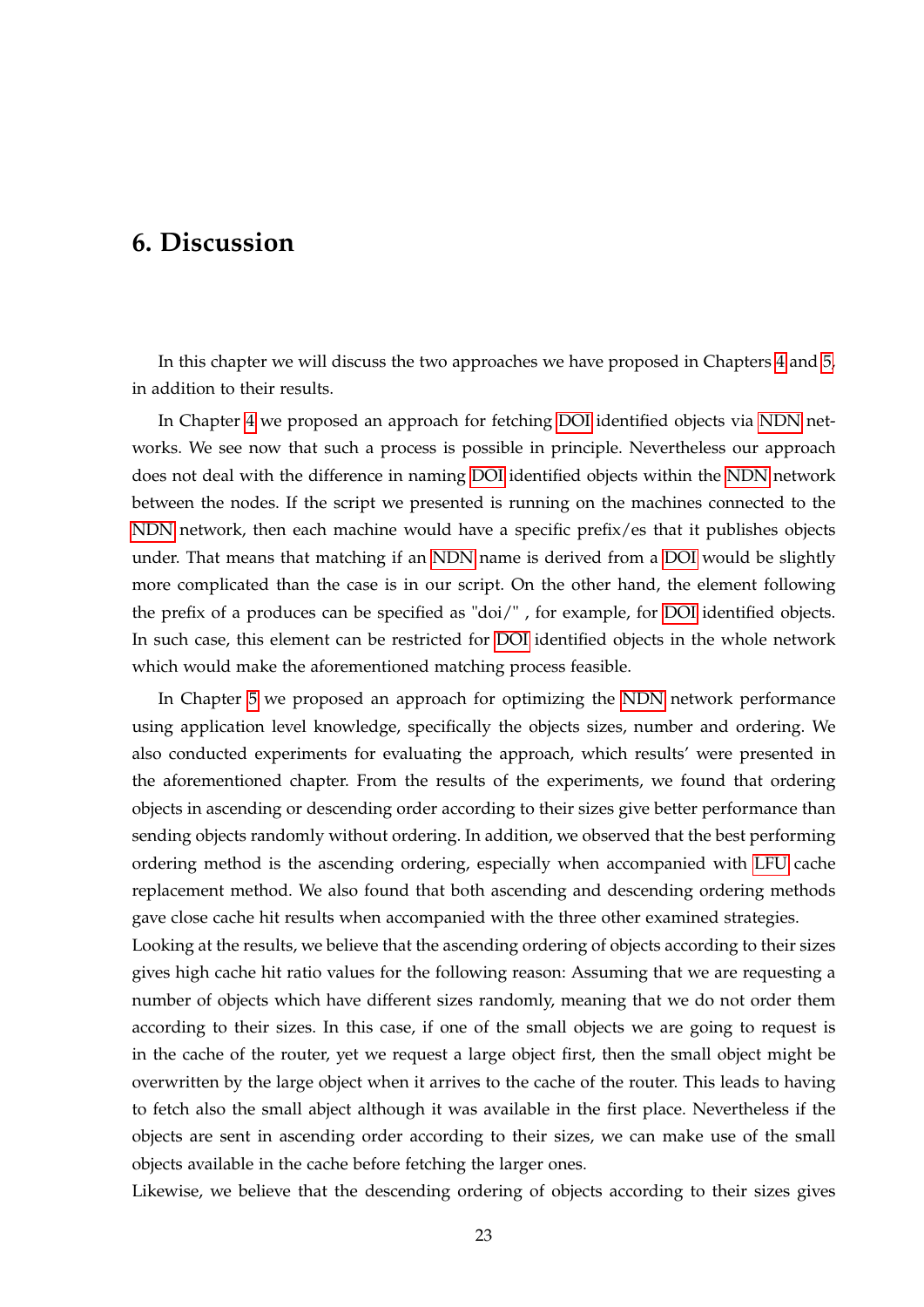high cache hit ratio values for a similar reason, which is the following: Assuming that we are requesting a number of objects which have different sizes randomly, meaning that we do not order them according to their sizes. In this case, if one of the large objects we are going to request is in the cache of the router, yet we request a smaller object first, then if the large object was filling the cache, it would be overwritten by the small object when it arrives to the cache of the router. This leads us to having to fetch also the large abject although it was available in the first place. Nevertheless if the objects are sent in descending order according to their sizes, we can make use of the large objects available in the cache before fetching the smaller ones. The benefits of such an approach are many, for one thing, the round trip time it takes for fetching some object would be reduced. Besides, non necessary traffic would be avoided, adding to that, further routers would have to process less requests.

We argue that if the ordering strategies, in combination with the changing window size, are used as intelligence on the consumer side that can dynamically choose the combination of those solutions, the network's performance gain would be high.

The shortcoming of the proposed approach is that it's not always feasible to have the objects sizes on the application side. For that reason, we argue that implementing such functionality on the router side would be more efficient. On the grounds that the router knows what objects are available in its cache, it can choose to deliver the available objects before they get overwritten by later requested objects. Such implementation requires facilitating sending a list of interests in one interest packet, which allows the router to make priority decisions relating which objects to deliver first. The functionality of sending a set of interests that have the same prefix is proposed previously[\[11\]](#page-37-1), yet, sending a set of interests with different prefixes (different producers) is not available yet for [NDN](#page-5-2) networks.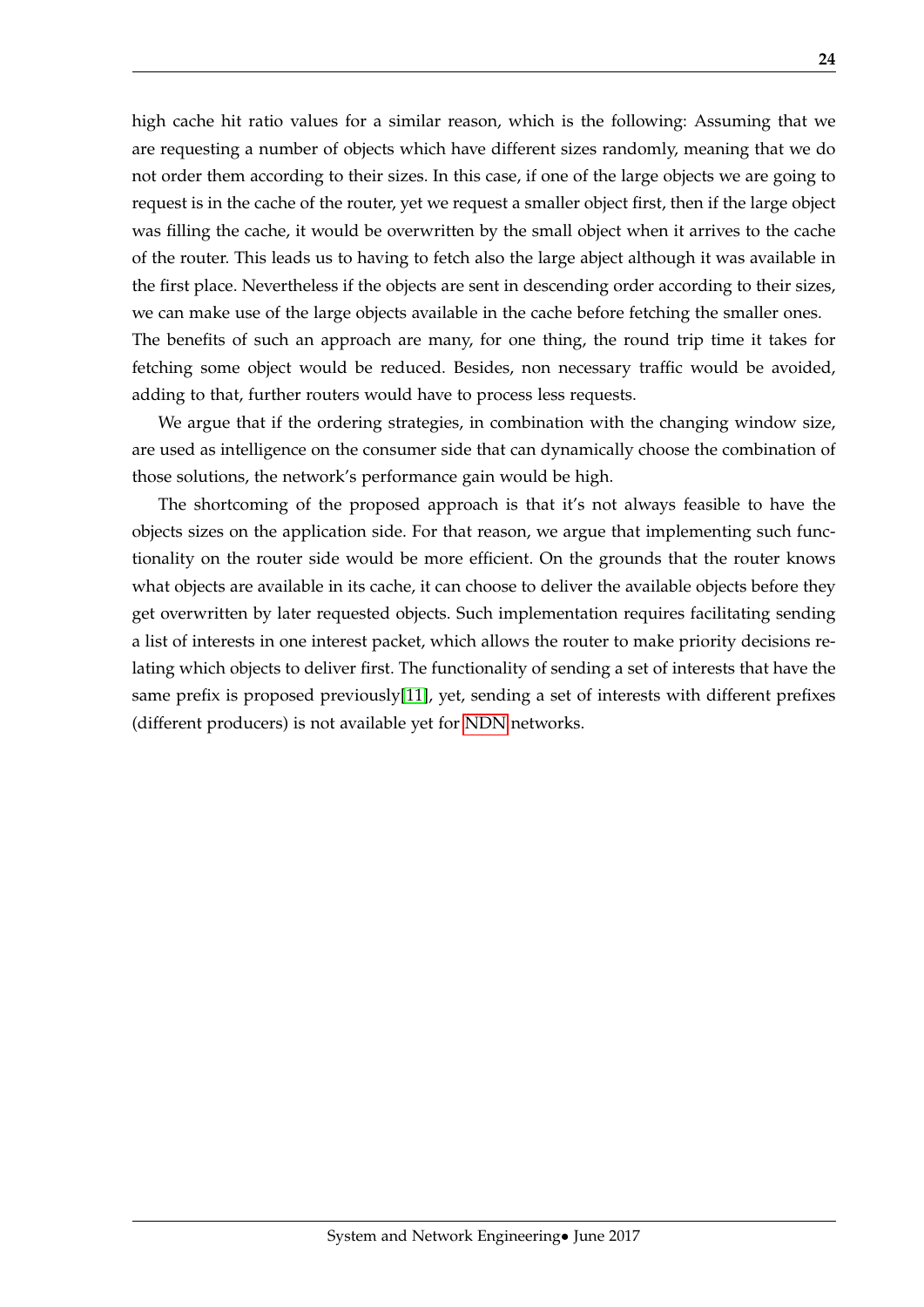### <span id="page-27-1"></span><span id="page-27-0"></span>**7. Conclusion**

In this project we have presented two approaches to facilitate the integration of [NDN](#page-5-2) networks with big data infrastructures. The first approach deals with fetching [DOI](#page-5-1) identified objects via [NDN](#page-5-2) networks, while the second approach deals with [NDN](#page-5-2) network performance optimization using application level knowledge. We found that it is possible to integrate [DOI](#page-5-1) objects with [NDN](#page-5-2) networks. Nevertheless, a few considerations should be taken into account which were not dealt with in our approach, such as the difference in naming [DOI](#page-5-1) identified objects in the [NDN](#page-5-2) network when they are published by different producers. In addition, our approach focuses on integrating only [DOI](#page-5-1) identified objects withing [NDN](#page-5-2) networks, while there are many other different naming systems that can also be integrated.

From the experiments we conducted for evaluating the approach proposed in Chapte[r5,](#page-20-0) we found that implementing ordering based on objects' sizes on the application level enhances the network performance. In addition, we found that [LRU](#page-5-7) cache replacement strategy gives the highest performance with the proposed ascending ordering according to size method. For ascending and descending ordering methods, we found that they gave close cache hit ratio values for [FIFO,](#page-5-6) [LRU](#page-5-7) and [RR](#page-5-4) cache replacement strategies. We believe that changing the ordering methods, in addition to the window size, dynamically as a part of the application intelligence, would leverage the integration of [NDN](#page-5-2) networks in big data infrastructures.

Although we found that implementing such functionality on the application level would enhance the network performance, the shortcoming of not always being able to get the object sizes on the application side restrains this approach. Nevertheless, implementing such functionality on the router side would enhance the network performance, as we argue. That is because the router has the knowledge about what objects are available in its cache and can arrange the order of the sent objects in an optimal way.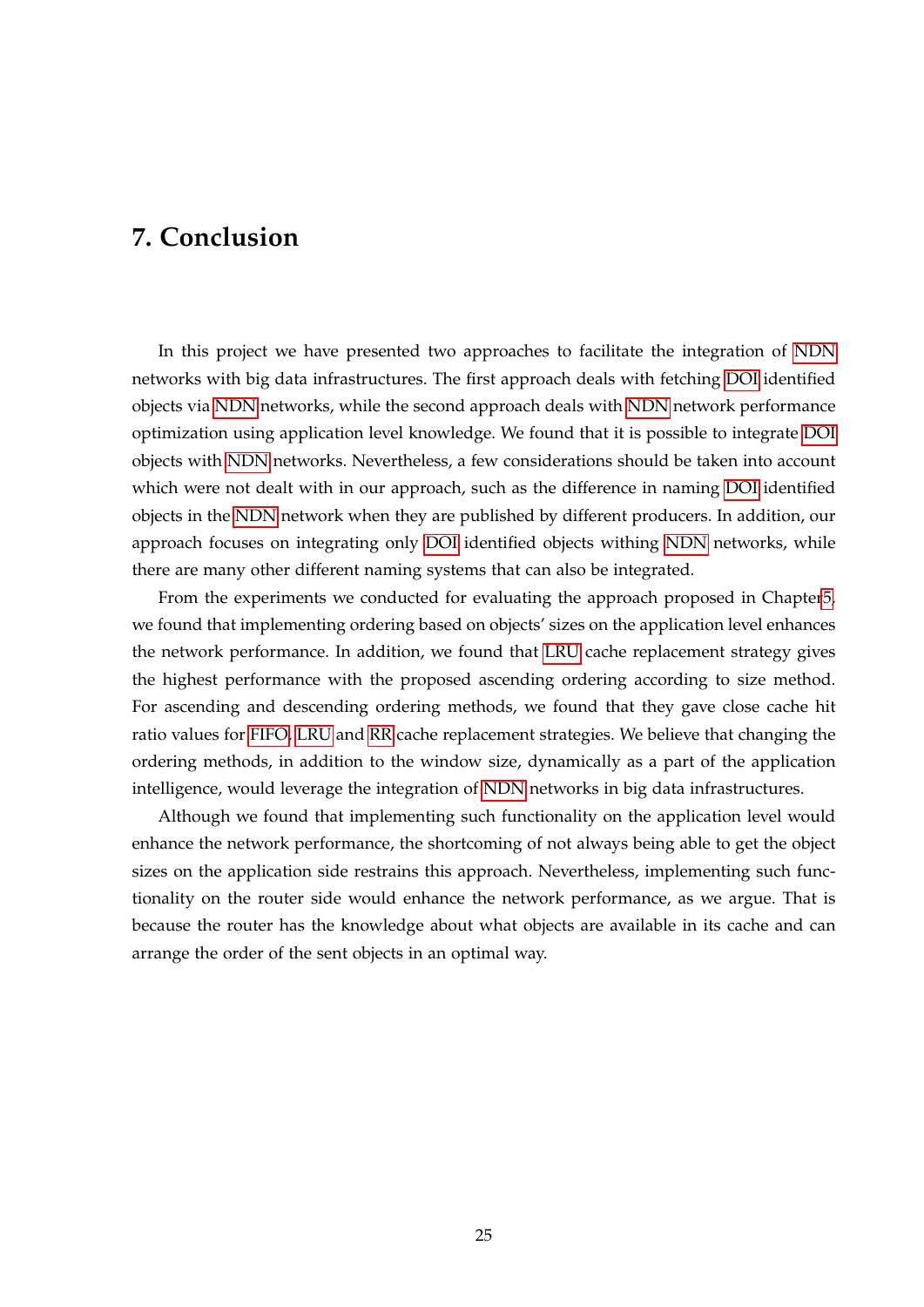# <span id="page-28-1"></span><span id="page-28-0"></span>**8. Future Work**

Integrating different naming systems, other than the [DOI,](#page-5-1) in the [NDN](#page-5-2) network would add a great benefit for big data infrastructures. It would also be interesting to facilitate sending a list of interest in one interest packet, which would allow the router then to prioritize sending available objects to the consumer before fetching objects that might overwrite what is already available in the cache.

In this project, we did not get the chance to test the performance of the two proposed approaches combined. We believe that evaluating their performance together would give a clearer view of the influence of these approaches on the integration of [NDN](#page-5-2) with big data infrastructures.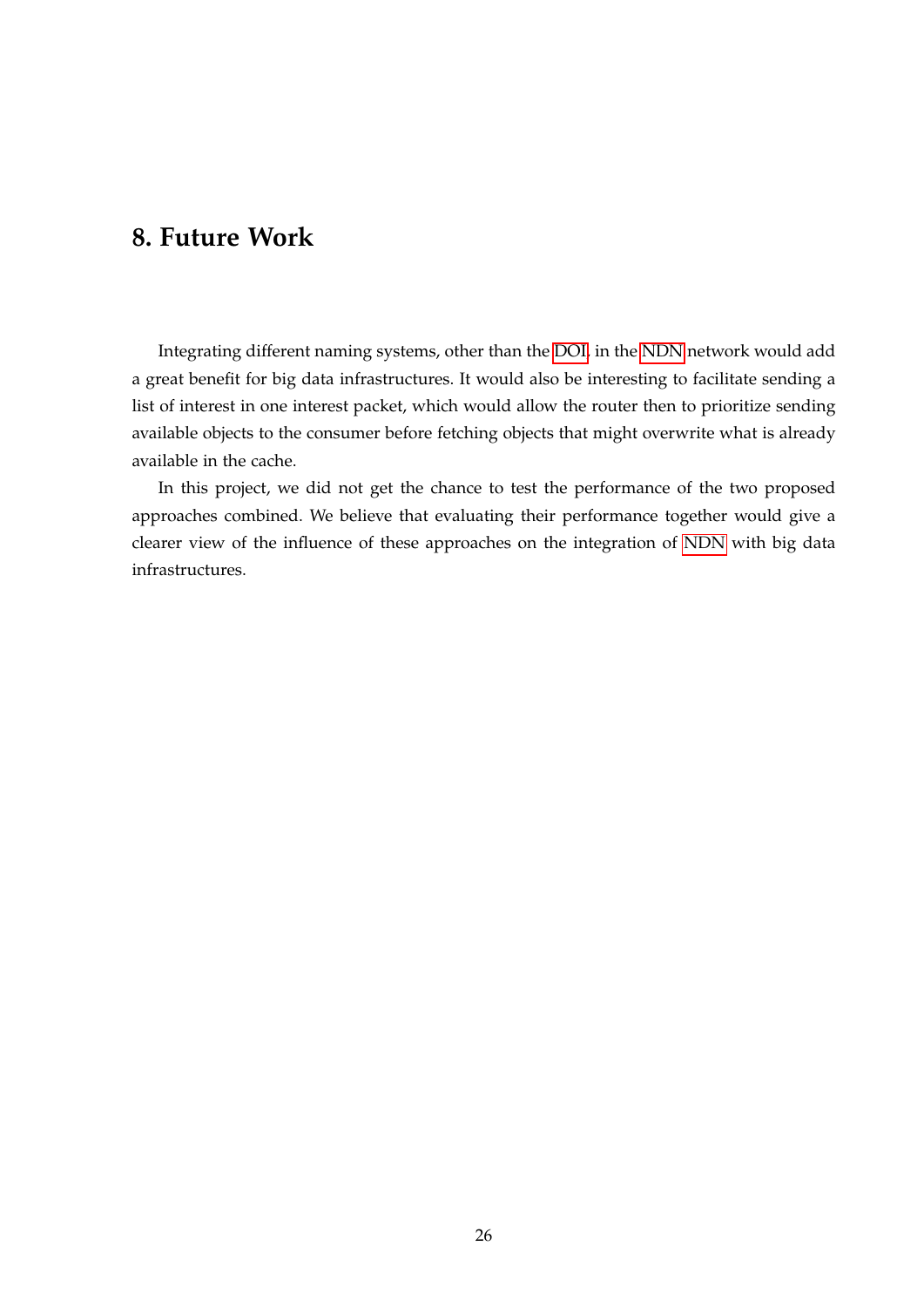# <span id="page-29-0"></span>**9. Appendix**

Python code implementation of the approach proposed in Chapter [4:](#page-17-0)

```
import re
import urllib3
name = input("Please␣enter␣an␣object␣name:")
columns = input("Please␣specify␣comma-delimited␣columns␣numbers␣if␣wanted␣(Example:
   \rightarrow .1,2,3):") #tadd a test to make sure of the input formate
filterParameterValue= input("Please␣specify␣comma-delimited␣parameter␣abbreviated␣
   ,→ names␣if␣wanted␣(Example:Station,TARA_100):␣")
def testname(name):
   global nametype
   if re.match(r"\b10\.(\d+\.*)+[\/](([^\s\.])+\.*)+\b", name):
       nametype = "doi"print("DOI")
   elif re.match(r"/.*/.*", name):
       nametype = "ndn"
       print("NDN")
   else:
       nametype = "Unrecognized"
def add_parameters2name(columns, filterParameterValue):
   global ndn_new
   if columns != " ":
       ndn_new = ndn_new + "/attrib+ndn+" + columns # assuming that in our network
           \rightarrow this part of the name is used only for deriving NDN from DOI
   if filterParameterValue != "":
           ndn new = ndn new + "/attrib+ndn+" + filterParameterValue
   else:
       print(ndn_new)
```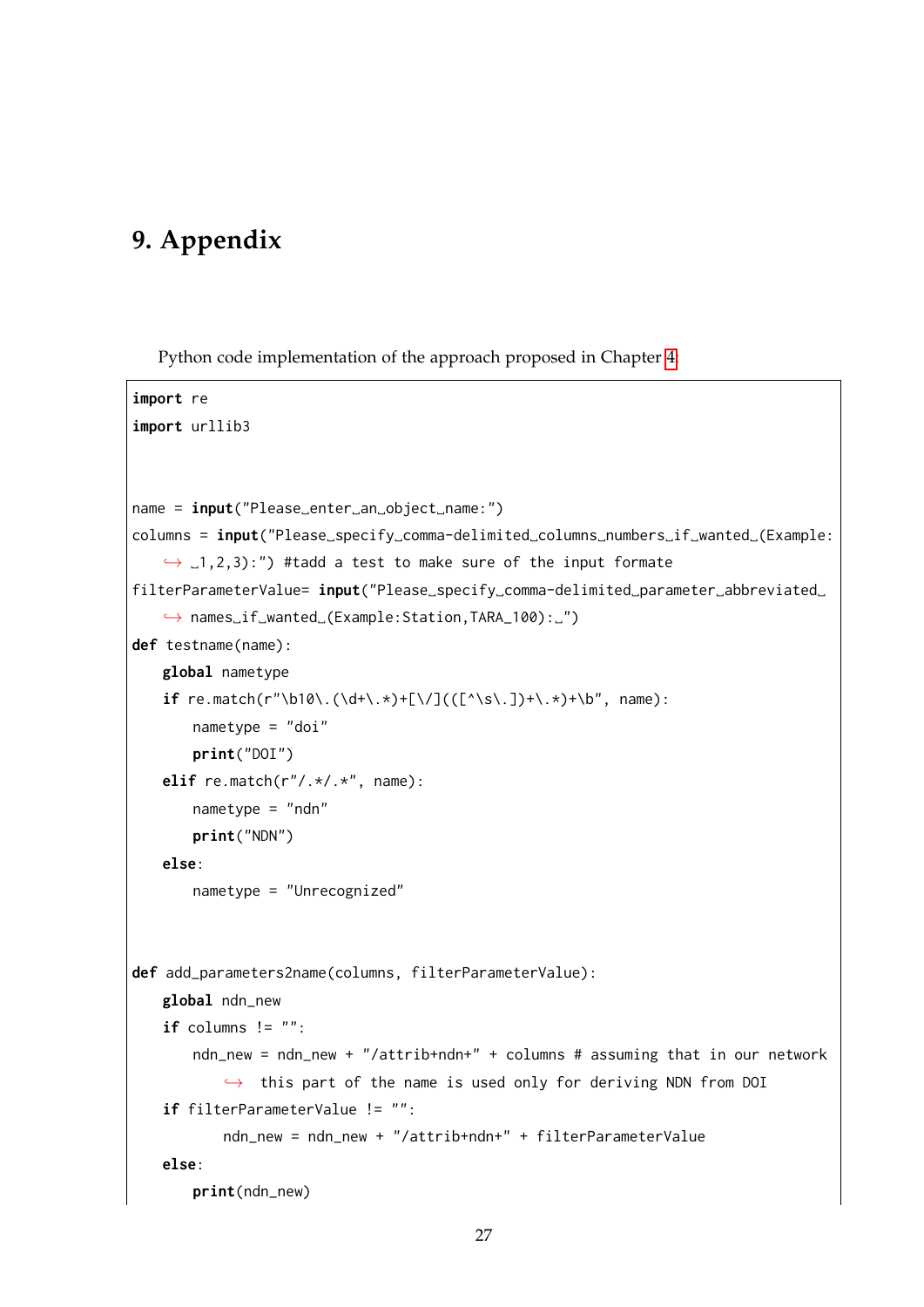```
testname(name)
if nametype == "doi":
   #print("good")
   ndn_new = "/ndn/doi/" + nameadd_parameters2name(columns,filterParameterValue)
   print("NDN␣name␣from␣DOI:" + ndn_new)
   print("Feed␣name␣to␣NDN␣network")
   test_found_doi = input("Is␣the␣object␣found?␣Yes␣or␣No:␣")
   if test found doi == "Yes":
       print("Object␣found!")
   elif test found doi == "No":
       print("Send␣request␣to␣DOI␣service")
       http = urllib3.PoolManager()
       send_url = "https://ws.pangaea.de/dds-fdp/rest/panquery?datasetDOI=doi.
           \rightarrow pangaea.de/" + name
       if columns != "":send url = send url + "&columns=" + columns"if filterParameterValue != "":
               send url = send url + "&filterParameterValue=" +\hookrightarrow filterParameterValue
       print(send_url)
       doi_req = http.request('GET', send_url)
       if doi_req.status == 200:
           #add_parameters2name(columns, filterParameterValue)
           print("NDN␣name␣derived␣from␣DOI␣is:␣" + ndn_new)
           print("Publish␣object␣in␣NDN␣network")
       else:
           print("Error␣no␣object␣with␣the␣given␣DOI␣was␣found!")
   else:
       print("Yes␣or␣No") #
elif nametype == "ndn":
   print("Send␣interest␣packet␣to␣NDN␣network!") #add attributes to the ndn name
       \rightarrow or not? we could find the whole file if not added and we could also get
       \hookrightarrow a part of it if added
   #maybe we should ask first for the part with attribute and if not found ask for
       \rightarrow the whole file ??
   test_found_ndn = input("Is␣the␣object␣found␣in␣NDN␣network?␣Yes␣or␣No:␣␣")
   if test found ndn == "Yes":
```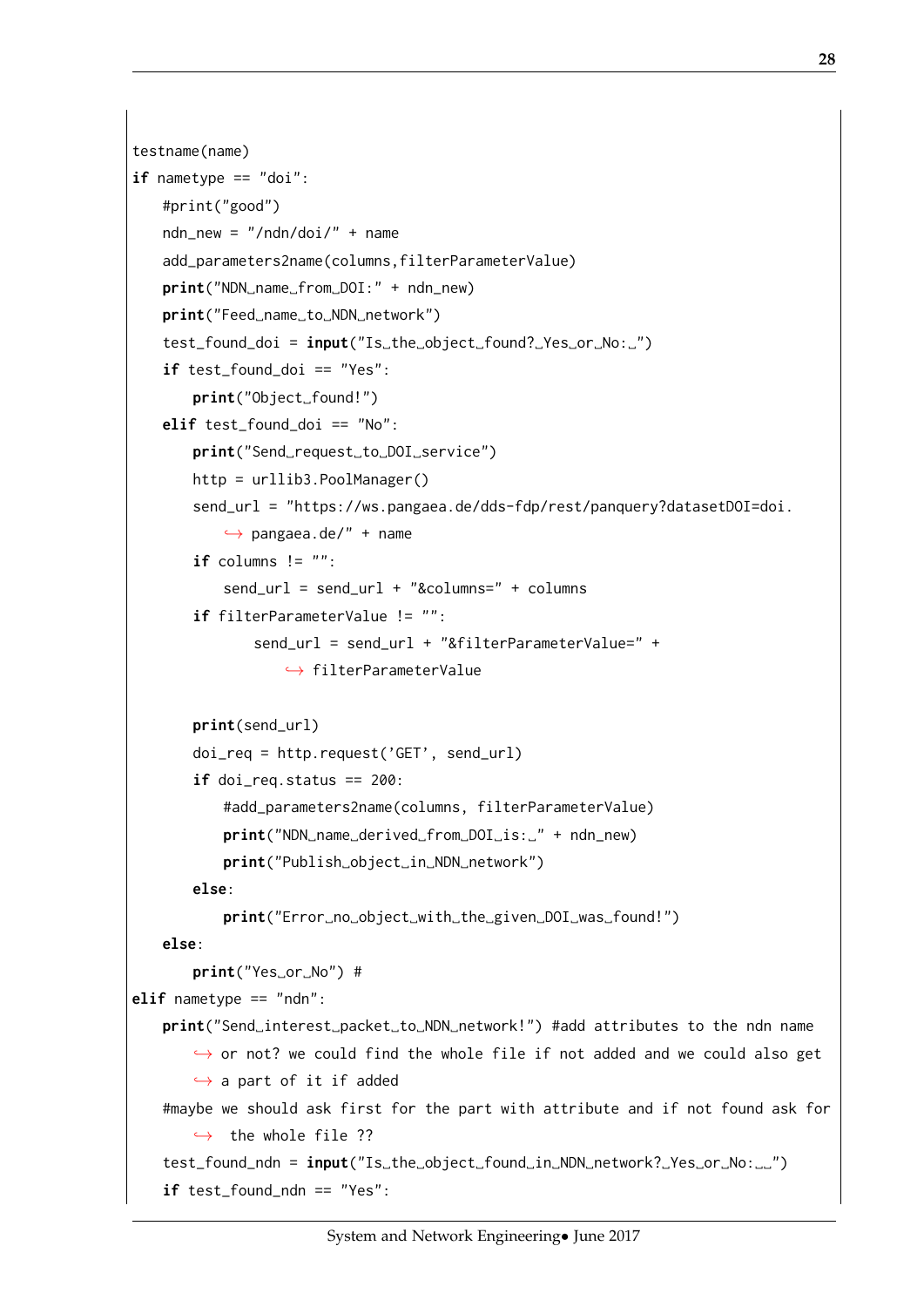```
print("Done")
   else:
       if re.match(r"/[n][d][n]/[d][o][i]/.*", name):
           print("NDN␣name␣is␣derived␣from␣DOI!")
           doi_name = name[9:1]doi_name = re.sub(r"attribute) + ndn.*", "", doi_name) #find a way to do these\leftrightarrow two assignments in one line
           print(doi_name)
           print("Send␣request␣to␣DOI␣system!")
           http = urllib3.PoolManager()
           send_url = "https://ws.pangaea.de/dds-fdp/rest/panquery?datasetDOI=doi.
               \rightarrow pangaea.de/" + name
           if columns != "":
               send_url = "https://ws.pangaea.de/dds-fdp/rest/panquery?datasetDOI=
                   ,→ doi.pangaea.de/" + name + "&columns=" + columns
           if filterParameterValue != "":
                   send_url = send_url + "&filterParameterValue=" +
                      \leftrightarrow filterParameterValue
           doi_req = http.request('GET',send_url)
           print(doi_req.data)
           if doi_req.status == 200:
               print("Publish␣object␣in␣NDN␣network␣with␣the␣name" + name)
           else:
               print("Error␣no␣object␣with␣the␣given␣name␣was␣found␣neither␣in␣NDN␣
                   ,→ network␣or␣DOI␣system!")
       else:
           print("Object␣name␣is␣not␣found␣in␣NDN␣network␣and␣not␣derived␣from␣DOI␣
               \hookrightarrow name!")
else:
   print("Error:␣The␣name␣entered␣is␣neither␣a␣DOI␣nor␣an␣NDN␣name!")
```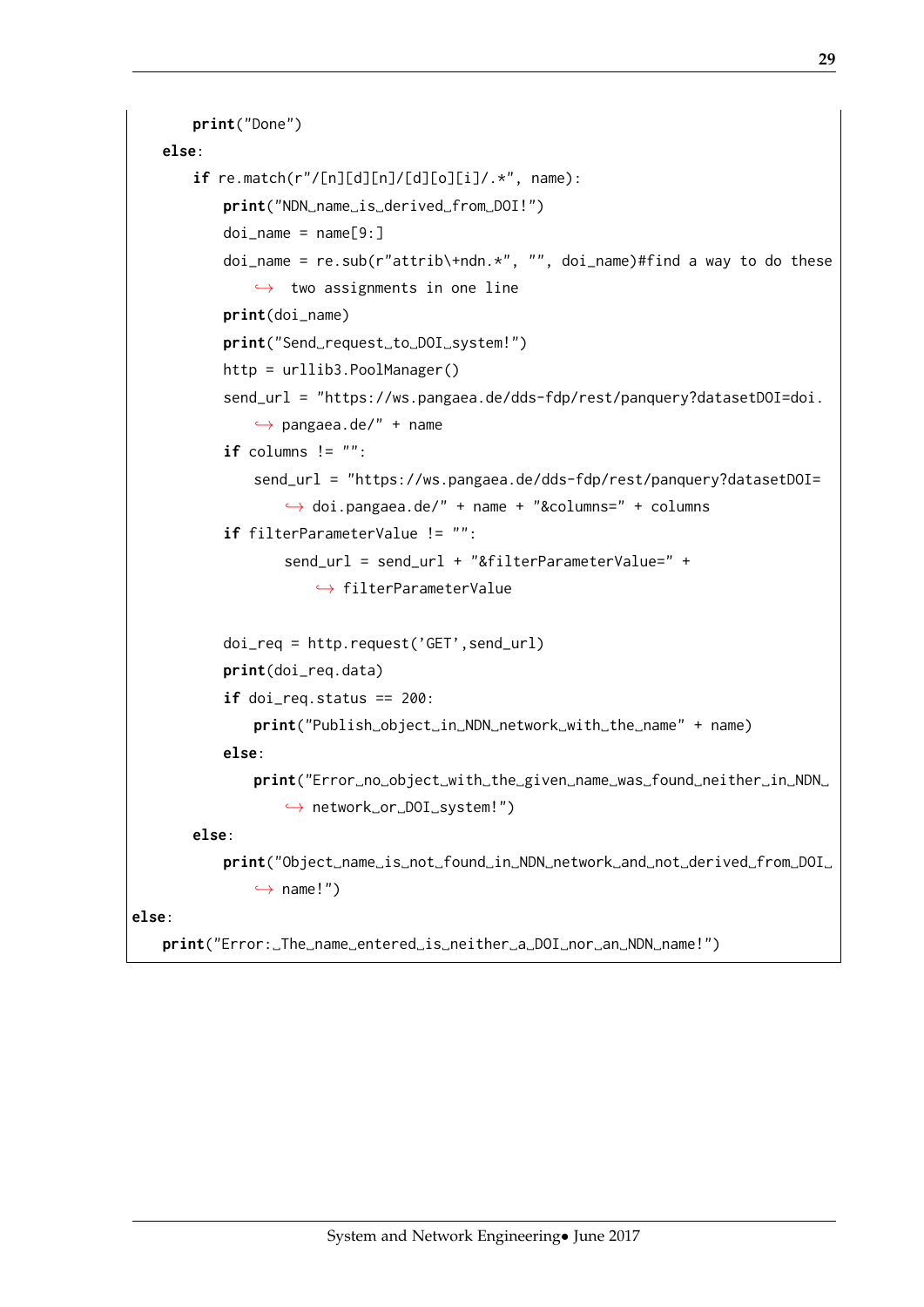<span id="page-32-0"></span>

| <b>Window Size</b> | <b>FIFO</b> |           | <b>LRU</b> |                       | <b>LFU</b> |           | RR    |           |
|--------------------|-------------|-----------|------------|-----------------------|------------|-----------|-------|-----------|
|                    | Ratio       | <b>SD</b> | Ratio      | SD                    | Ratio      | <b>SD</b> | Ratio | <b>SD</b> |
| 5                  | 28.46       | 2         | 28.59      | 1.9                   | 55.84      | 9.8       | 34.46 | 1.5       |
| 10                 | 27.8        | 1.6       | 27.63      | 1.7                   | 50.49      | 5.1       | 32.52 | 1.5       |
| 15                 | 29.18       | 2.2       | 28.01      | 1.3                   | 50.81      | 7.2       | 32.12 | 2.3       |
| 20                 | 29.02       | 1.4       | 28.93      | 1.5                   | 57.08      | 4.5       | 34.4  | 2.1       |
| 25                 | 27.86       | 1.4       | 29.01      | 2.3                   | 51.98      | 8         | 32.48 | 2.3       |
| 30                 | 27.92       | 2.1       | 28.08      | 2                     | 46.53      | 9.3       | 34.23 | 2.7       |
| 35                 | 28.44       | 2         | 29.03      | 2.8                   | 52.41      | 8.8       | 33.44 | 1.4       |
| 40                 | 27.5        | 1.7       | 29.35      | $\mathbf{2}^{\prime}$ | 55.48      | 12.3      | 32.36 | 1.9       |
| 45                 | 27.77       | 1.8       | 29.74      | 1.6                   | 58.51      | 11.2      | 32.97 | 2.5       |
| 50                 | 27.91       | 2         | 29.07      | 2                     | 45.91      | 4.7       | 32.98 | 2.2       |

Table 9.1: Window Size vs. Cache Hit Ratio with random object ordering

| <i>FIFO</i>        |        |     |           |     |            |     |  |  |  |  |
|--------------------|--------|-----|-----------|-----|------------|-----|--|--|--|--|
| <b>Window Size</b> | Random |     | Ascending |     | Descending |     |  |  |  |  |
|                    | Ratio  | SD  | Ratio     | SD  | Ratio      | SD  |  |  |  |  |
| 5                  | 28.46  | 2   | 28.38     | 1.6 | 28.39      | 1.5 |  |  |  |  |
| 10                 | 27.8   | 1.6 | 28.78     | 1.4 | 29         | 1.7 |  |  |  |  |
| 15                 | 29.18  | 2.2 | 28.95     | 2   | 30.2889    | 2.1 |  |  |  |  |
| 20                 | 29.02  | 1.4 | 28.93     | 1.5 | 30.59      | 2.3 |  |  |  |  |
| 25                 | 27.86  | 1.4 | 32.24     | 1.2 | 33.92      | 1.6 |  |  |  |  |
| 30                 | 27.92  | 2.1 | 36.29     | 1   | 37.18      | 1.7 |  |  |  |  |
| 35                 | 28.44  | 2   | 41.28     | 1   | 40.91      | 1.6 |  |  |  |  |
| 40                 | 27.5   | 1.7 | 44.19     | 0.9 | 44.51      | 0.7 |  |  |  |  |
| 45                 | 27.77  | 1.8 | 47.63     | 0.7 | 48.06      | 0.9 |  |  |  |  |
| 50                 | 27.91  | 2   | 50.92     | 0.7 | 50.83      | 0.9 |  |  |  |  |

Table 9.2: Window size vs. cache hit ratio for [FIFO](#page-5-6) cache replacement strategy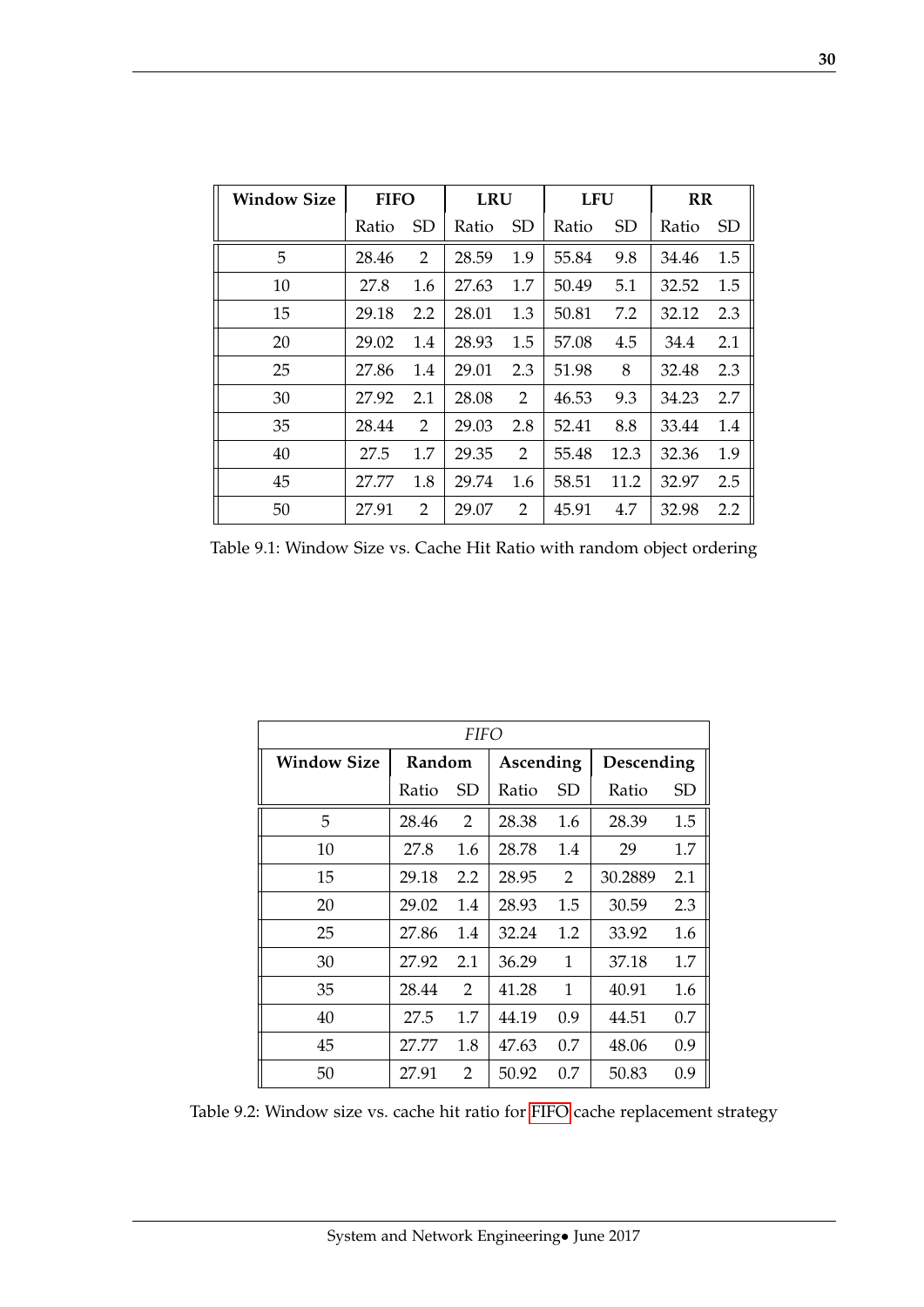<span id="page-33-0"></span>

| LRU                |        |     |           |     |            |              |  |  |  |  |
|--------------------|--------|-----|-----------|-----|------------|--------------|--|--|--|--|
| <b>Window Size</b> | Random |     | Ascending |     | Descending |              |  |  |  |  |
|                    | Ratio  | SD  | Ratio     | SD  | Ratio      | SD           |  |  |  |  |
| 5                  | 28.59  | 1.9 | 28.58     | 1.6 | 28.62      | 2            |  |  |  |  |
| 10                 | 27.63  | 1.7 | 28.26     | 2.2 | 27.85      | 2.9          |  |  |  |  |
| 15                 | 28.01  | 1.3 | 27        | 1.9 | 26.36      | 2            |  |  |  |  |
| 20                 | 28.93  | 1.5 | 29.01     | 1.8 | 27.95      | 1.1          |  |  |  |  |
| 25                 | 29.01  | 2.3 | 33.45     | 1   | 32.79      | 1.5          |  |  |  |  |
| 30                 | 28.08  | 2   | 36.71     | 1.1 | 37.09      | $\mathbf{1}$ |  |  |  |  |
| 35                 | 29.03  | 2.8 | 40.4      | 1.2 | 41.13      | 1.2          |  |  |  |  |
| 40                 | 29.35  | 2   | 44.28     | 0.6 | 44.68      | 1.1          |  |  |  |  |
| 45                 | 29.74  | 1.6 | 48        | 0.7 | 47.94      | 0.7          |  |  |  |  |
| 50                 | 29.07  | 2   | 51.16     | 0.7 | 51.33      | 0.9          |  |  |  |  |

Table 9.3: Window size vs. cache hit ratio for [LRU](#page-5-7) cache replacement strategy

| LFU                |        |      |           |      |            |      |  |  |  |
|--------------------|--------|------|-----------|------|------------|------|--|--|--|
| <b>Window Size</b> | Random |      | Ascending |      | Descending |      |  |  |  |
|                    | Ratio  | SD.  | Ratio     | SD   | Ratio      | SD   |  |  |  |
| 5                  | 55.84  | 9.8  | 54.15     | 9.9  | 51.31      | 6.9  |  |  |  |
| 10                 | 50.49  | 5.1  | 55.96     | 8    | 54.31      | 5.6  |  |  |  |
| 15                 | 50.81  | 7.2  | 55.58     | 4.7  | 54.03      | 5.2  |  |  |  |
| 20                 | 57.08  | 4.5  | 59.41     | 6.7  | 56.73      | 10.9 |  |  |  |
| 25                 | 51.98  | 8    | 59.66     | 10.8 | 58.83      | 6.3  |  |  |  |
| 30                 | 46.53  | 9.3  | 60.94     | 4.3  | 58.67      | 5.3  |  |  |  |
| 35                 | 52.41  | 8.8  | 68.03     | 5.2  | 59.95      | 4.3  |  |  |  |
| 40                 | 55.48  | 12.3 | 68.08     | 7.6  | 61.99      | 5.3  |  |  |  |
| 45                 | 58.51  | 11.2 | 69.16     | 5.6  | 64.4       | 5.3  |  |  |  |
| 50                 | 45.91  | 4.7  | 70.07     | 3.6  | 64.93      | 3.1  |  |  |  |

Table 9.4: Window size vs. cache hit ratio for [LFU](#page-5-5) cache replacement strategy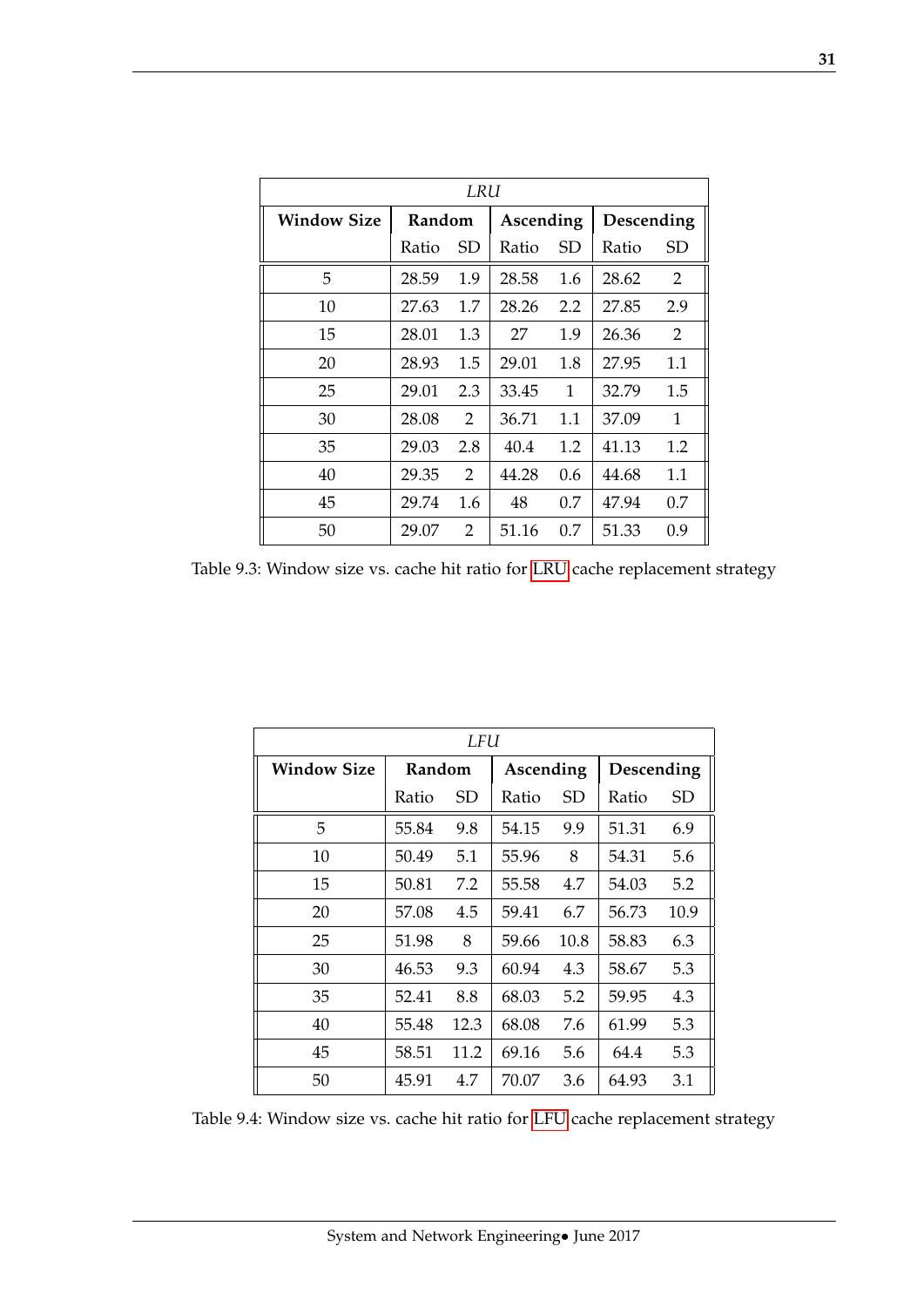<span id="page-34-1"></span>

| <b>RR</b>          |        |     |           |     |            |     |  |  |  |
|--------------------|--------|-----|-----------|-----|------------|-----|--|--|--|
| <b>Window Size</b> | Random |     | Ascending |     | Descending |     |  |  |  |
|                    | Ratio  | SD  | Ratio     | SD  | Ratio      | SD  |  |  |  |
| 5                  | 34.46  | 1.5 | 33.94     | 2   | 32.89      | 1.3 |  |  |  |
| 10                 | 32.52  | 1.5 | 34.44     | 1.8 | 34.97      | 2.5 |  |  |  |
| 15                 | 32.12  | 2.3 | 36.2      | 1.7 | 36.93      | 1.5 |  |  |  |
| 20                 | 34.4   | 2.1 | 39.84     | 1.3 | 39.27      | 1.4 |  |  |  |
| 25                 | 32.48  | 2.3 | 40.91     | 1.7 | 42.04      | 1.3 |  |  |  |
| 30                 | 34.23  | 2.7 | 44.1      | 1.9 | 44.21      | 1.3 |  |  |  |
| 35                 | 33.44  | 1.4 | 47.47     | 1.3 | 47.2       | 1.2 |  |  |  |
| 40                 | 32.36  | 1.9 | 49.53     | 0.7 | 49.57      | 1.3 |  |  |  |
| 45                 | 32.97  | 2.5 | 53.1      | 1.3 | 53.13      | 0.9 |  |  |  |
| 50                 | 32.98  | 2.2 | 55.97     | 1.2 | 55.34      | 1.4 |  |  |  |

Table 9.5: Window size vs. cache hit ratio for [RR](#page-5-4) cache replacement strategy



<span id="page-34-0"></span>Figure 9.1: Window size vs. cache hit ratio for [FIFO](#page-5-6) cache replacement strategy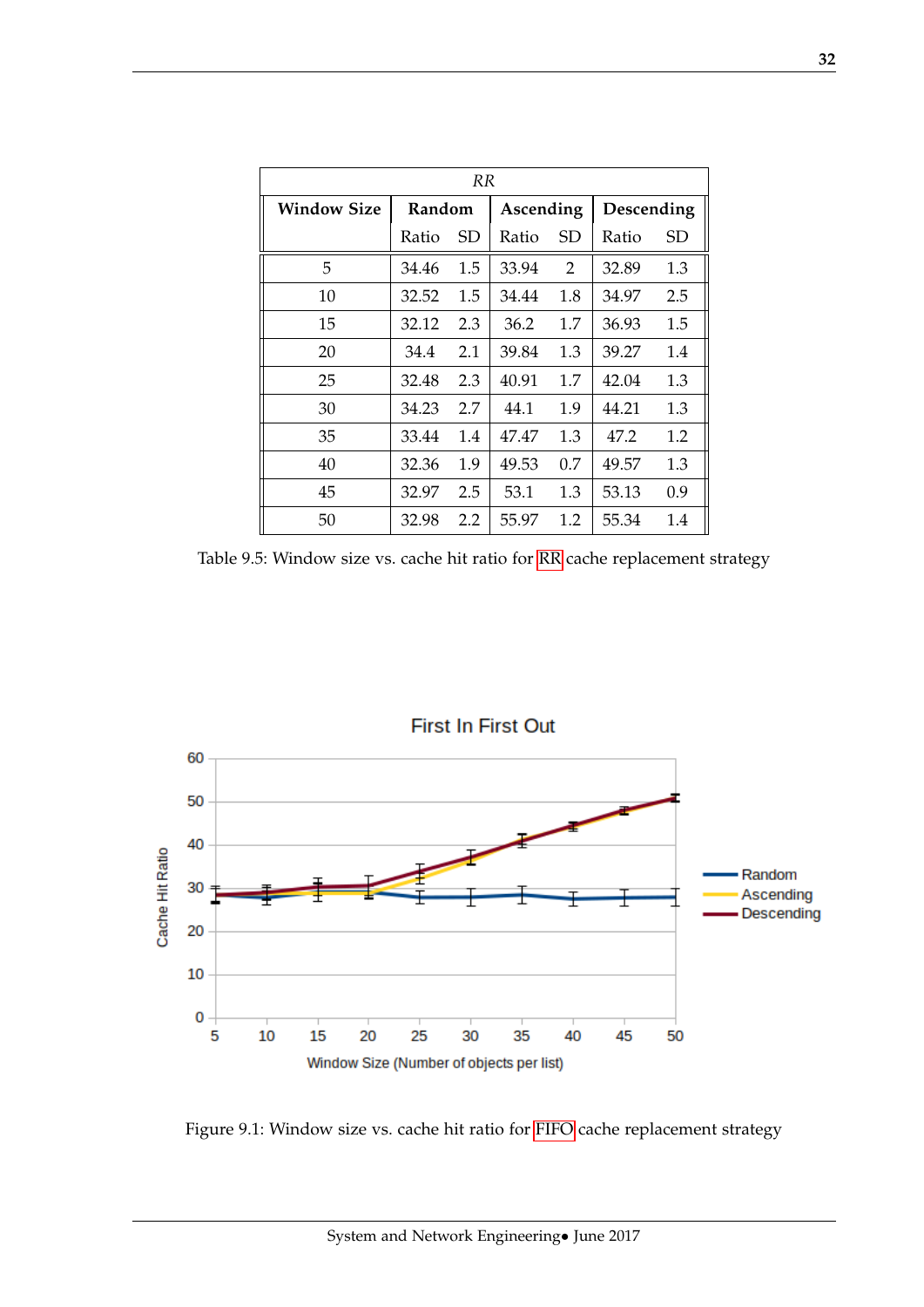<span id="page-35-1"></span>

<span id="page-35-0"></span>Figure 9.2: Window size vs. cache hit ratio for [LRU](#page-5-7) cache replacement strategy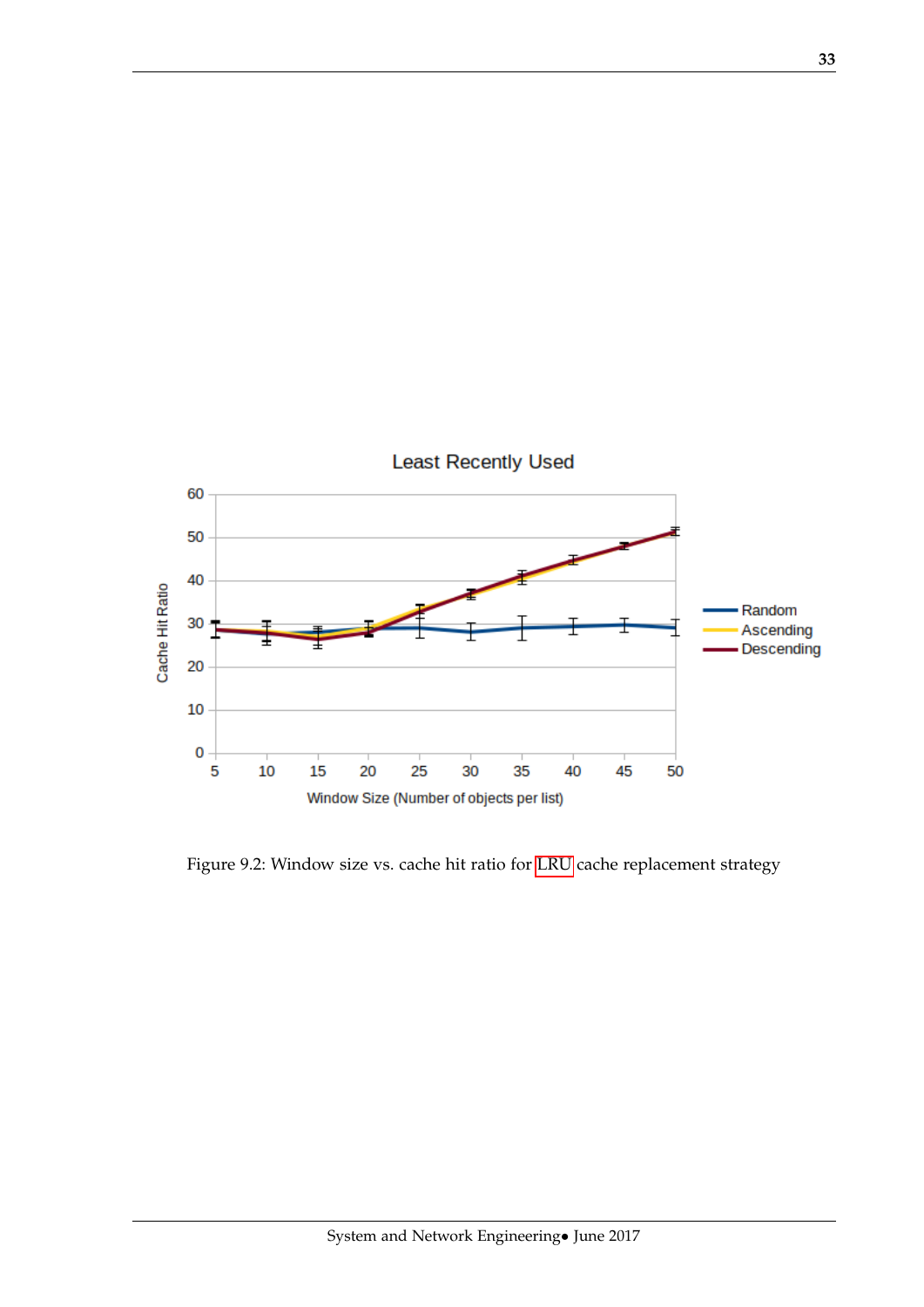## <span id="page-36-0"></span>**Bibliography**

- <span id="page-36-1"></span>[1] Wikipedia. Persistent identifier — wikipedia, the free encyclopedia. [https://en.](https://en.wikipedia.org/w/index.php?title=Persistent_identifier&oldid=787492944) [wikipedia.org/w/index.php?title=Persistent\\_identifier&oldid=787492944](https://en.wikipedia.org/w/index.php?title=Persistent_identifier&oldid=787492944), 2017. Online; accessed 12-July-2017.
- <span id="page-36-2"></span>[2] S. Sun, L. Lannom and B. Boesch. Handle System Overview. RFC 3650, November 2003. URL <https://www.ietf.org/rfc/rfc3650.txt>.
- <span id="page-36-3"></span>[3] Wikipedia. Information-centric networking — wikipedia, the free encyclopedia. [https://en.wikipedia.org/w/index.php?title=Information-centric\\_networking&](https://en.wikipedia.org/w/index.php?title=Information-centric_networking&oldid=773804105) [oldid=773804105](https://en.wikipedia.org/w/index.php?title=Information-centric_networking&oldid=773804105), 2017. Online; accessed 12-7-2017.
- <span id="page-36-4"></span>[4] Lixia Zhang, Deborah Estrin, Jeffrey Burke, Van Jacobson, James D Thornton, Diana K Smetters, Beichuan Zhang, Gene Tsudik, Dan Massey, Christos Papadopoulos, et al. Named data networking (ndn) project. *Relatório Técnico NDN-0001, Xerox Palo Alto Research Center-PARC*, 2010.
- <span id="page-36-5"></span>[5] Van Jacobson, Diana K Smetters, James D Thornton, Michael F Plass, Nicholas H Briggs, and Rebecca L Braynard. Networking named content. In *Proceedings of the 5th international conference on Emerging networking experiments and technologies*, pages 1–12. ACM, 2009.
- <span id="page-36-6"></span>[6] named data.net. Ndn project overview. <https://named-data.net/project/>, . Accessed: 2017-06-11.
- <span id="page-36-7"></span>[7] Min Chen, Hai Jin, Yonggang Wen, and Victor CM Leung. Enabling technologies for future data center networking: a primer. *Ieee Network*, 27(4):8–15, 2013.
- <span id="page-36-8"></span>[8] Panjai Tantatsanawong, Somkiat Dontongdang, U Prasertsak, et al. Improving big data on research and education networks using future internet approach: A case study of networks analysis. In *Electrical Engineering/Electronics, Computer, Telecommunications and Information Technology (ECTI-CON), 2015 12th International Conference on*, pages 1–5. IEEE, 2015.
- <span id="page-36-9"></span>[9] Oliver Schmitt, Tim A Majchrzak, and Sven Bingert. Experimental realization of a persistent identifier infrastructure stack for named data networking. In *Networking, Architecture and Storage (NAS), 2015 IEEE International Conference on*, pages 33–38. IEEE, 2015.